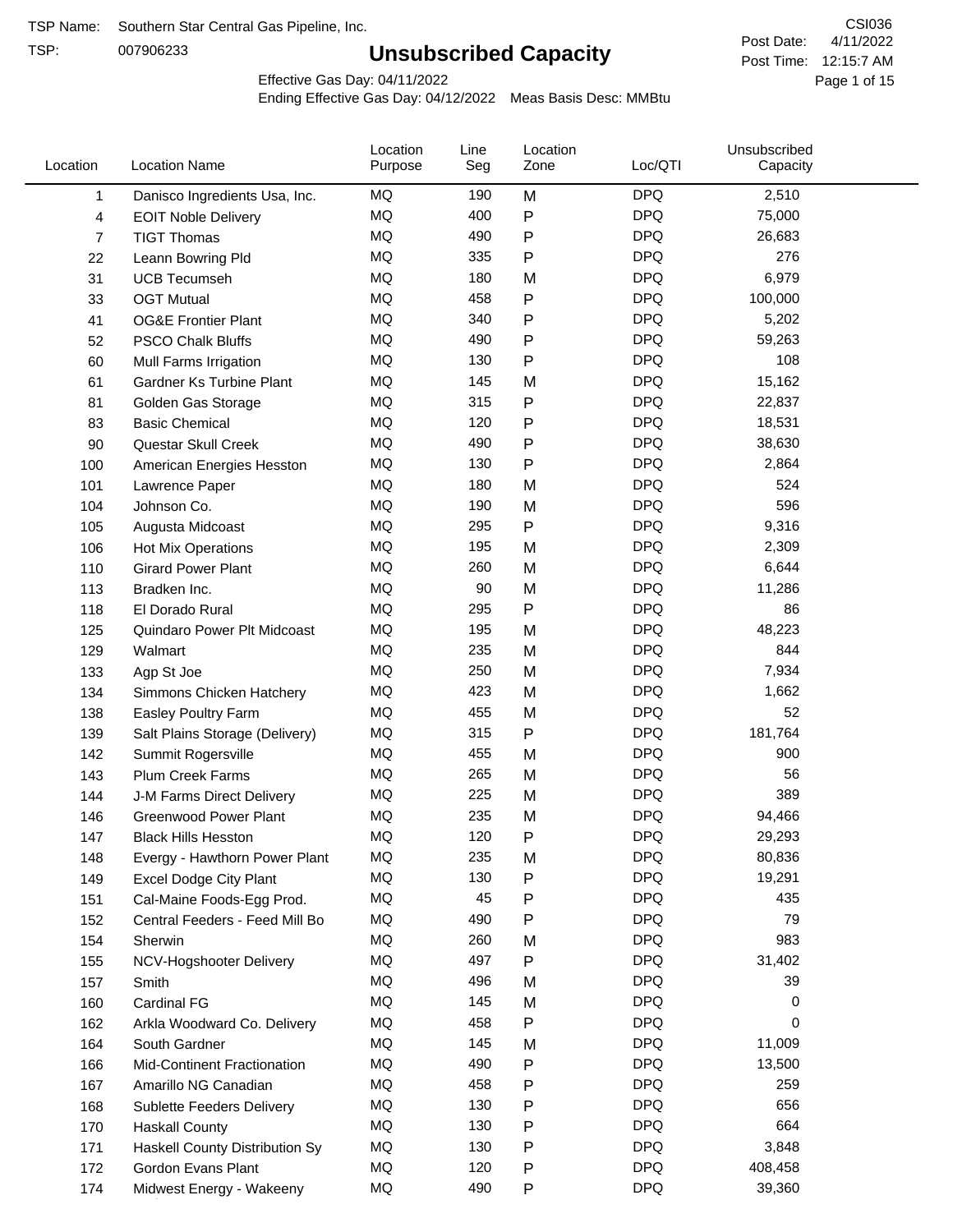TSP:

# **Unsubscribed Capacity**

4/11/2022 Page 2 of 15 Post Time: 12:15:7 AM CSI036 Post Date:

Effective Gas Day: 04/11/2022

| Location | <b>Location Name</b>                  | Location<br>Purpose | Line<br>Seg | Location<br>Zone | Loc/QTI    | Unsubscribed<br>Capacity |  |
|----------|---------------------------------------|---------------------|-------------|------------------|------------|--------------------------|--|
| 175      | <b>Industrial Park</b>                | MQ                  | 455         | M                | <b>DPQ</b> | 18,613                   |  |
| 176      | Uc Flint Oaks Hunt Club               | MQ                  | 498         | M                | <b>DPQ</b> | 3                        |  |
| 178      | ONG-Enid                              | MQ                  | 405         | P                | <b>DPQ</b> | 6,050                    |  |
| 179      | ONG-SW Oklahoma City                  | MQ                  | 340         | P                | <b>DPQ</b> | 33,833                   |  |
| 180      | <b>Superior Carney</b>                | <b>MQ</b>           | 390         | Ρ                | <b>DPQ</b> | 12,290                   |  |
| 181      | DCP NW Booster                        | <b>MQ</b>           | 390         | P                | <b>DPQ</b> | 3,761                    |  |
| 183      | <b>DCP West Edmond</b>                | <b>MQ</b>           | 400         | P                | <b>DPQ</b> | 2,865                    |  |
| 184      | <b>Constellation NewEnergy -</b>      | <b>MQ</b>           | 493         | M                | <b>DPQ</b> | 1,847                    |  |
| 185      | <b>Constellation NewEnergy -</b>      | MQ                  | 333         | P                | <b>DPQ</b> | 3,502                    |  |
| 186      | Dennis Langley                        | <b>MQ</b>           | 190         | M                | <b>DPQ</b> | 239                      |  |
| 189      | Dogwood Energy Power Plant            | MQ                  | 235         | M                | <b>DPQ</b> | 118,246                  |  |
| 193      | <b>KGS Cessna Delivery</b>            | MQ                  | 120         | P                | <b>DPQ</b> | 5,410                    |  |
| 195      | <b>Black Hills Lyons</b>              | <b>MQ</b>           | 45          | Ρ                | <b>DPQ</b> | 4,300                    |  |
| 197      | High Plains Ranch, LLC                | <b>MQ</b>           | 130         | Ρ                | <b>DPQ</b> | 1,180                    |  |
| 198      | West Drumright                        | <b>MQ</b>           | 390         | P                | <b>DPQ</b> | 3,216                    |  |
| 202      | Evergy - West Gardner                 | <b>MQ</b>           | 145         | M                | <b>DPQ</b> | 96,401                   |  |
| 203      | <b>Black Hills- Southern Terminal</b> | <b>MQ</b>           | 333         | P                | <b>DPQ</b> | 65                       |  |
| 204      | Welch                                 | MQ                  | 225         | M                | <b>DPQ</b> | 290                      |  |
| 206      | Arma-Girard-Pittsburg                 | <b>MQ</b>           | 260         | M                | <b>DPQ</b> | 29,402                   |  |
| 207      | Cher-Scam-W. Min-Carona-              | MQ                  | 260         | M                | <b>DPQ</b> | 546                      |  |
| 208      | <b>KGST Alden Interconnect</b>        | <b>MQ</b>           | 490         | P                | <b>DPQ</b> | 25,000                   |  |
| 501      | <b>Arkansas City</b>                  | <b>MQ</b>           | 333         | M                | <b>DPQ</b> | 16,895                   |  |
| 510      | Clearwater                            | <b>MQ</b>           | 120         | P                | <b>DPQ</b> | 492                      |  |
| 512      | <b>Conway Springs</b>                 | <b>MQ</b>           | 120         | P                | <b>DPQ</b> | 1,499                    |  |
| 525      | Harper                                | <b>MQ</b>           | 120         | P                | <b>DPQ</b> | 7,336                    |  |
| 530      | Kiowa                                 | <b>MQ</b>           | 315         | P                | <b>DPQ</b> | 1,217                    |  |
| 540      | Oxford                                | <b>MQ</b>           | 333         | Ρ                | <b>DPQ</b> | 6,335                    |  |
| 590      | Wellington                            | <b>MQ</b>           | 333         | Ρ                | <b>DPQ</b> | 14,713                   |  |
| 610      | <b>Ks Prd Domestics</b>               | MQ                  | 120         | P                | <b>DPQ</b> | 82                       |  |
| 620      | Ok Prd Domestics                      | <b>MQ</b>           | 400         | P                | <b>DPQ</b> | 45                       |  |
| 710      | <b>Ks Mkt Domestics</b>               | <b>MQ</b>           | 90          | M                | <b>DPQ</b> | 961                      |  |
| 720      | Ok Mkt Domestics                      | MQ                  | 225         | M                | <b>DPQ</b> | 44                       |  |
| 730      | Mo Mkt Domestics                      | MQ                  | 455         | M                | <b>DPQ</b> | 8                        |  |
| 904      | Arnett                                | $\sf{MQ}$           | 458         | Ρ                | <b>DPQ</b> | 1,069                    |  |
| 912      | Capron                                | $\sf{MQ}$           | 315         | Ρ                | <b>DPQ</b> | 110                      |  |
| 1103     | Olathe, KS                            | $\sf{MQ}$           | 190         | M                | <b>DPQ</b> | 92                       |  |
| 2008     | Barnsdall                             | MQ                  | 357         | Ρ                | <b>DPQ</b> | 839                      |  |
| 2009     | Bartlesville & Dewey                  | MQ                  | 357         | Ρ                | <b>DPQ</b> | 47,112                   |  |
| 2016     | Delaware                              | MQ                  | 497         | Ρ                | <b>DPQ</b> | 224                      |  |
| 2056     | Nowata                                | MQ                  | 497         | Ρ                | <b>DPQ</b> | 7,113                    |  |
| 2064     | Pawhuska                              | MQ                  | 334         | Ρ                | <b>DPQ</b> | 7,755                    |  |
| 2101     | Vinita                                | MQ                  | 225         | M                | <b>DPQ</b> | 7,655                    |  |
| 3504     | Alden                                 | $\sf{MQ}$           | 490         | P                | <b>DPQ</b> | 185                      |  |
| 3508     | Barnard                               | $\sf{MQ}$           | 265         | M                | <b>DPQ</b> | 157                      |  |
| 3512     | Chase                                 | $\sf{MQ}$           | 45          | Ρ                | <b>DPQ</b> | 340                      |  |
| 3520     | Ellsworth                             | MQ                  | 265         | M                | <b>DPQ</b> | 1,692                    |  |
| 3524     | Frederick                             | MQ                  | 265         | M                | <b>DPQ</b> | 60                       |  |
| 3528     | Geneseo                               | $\sf{MQ}$           | 265         | M                | <b>DPQ</b> | 712                      |  |
| 3544     | Kanopolis                             | $\sf{MQ}$           | 265         | M                | <b>DPQ</b> | 457                      |  |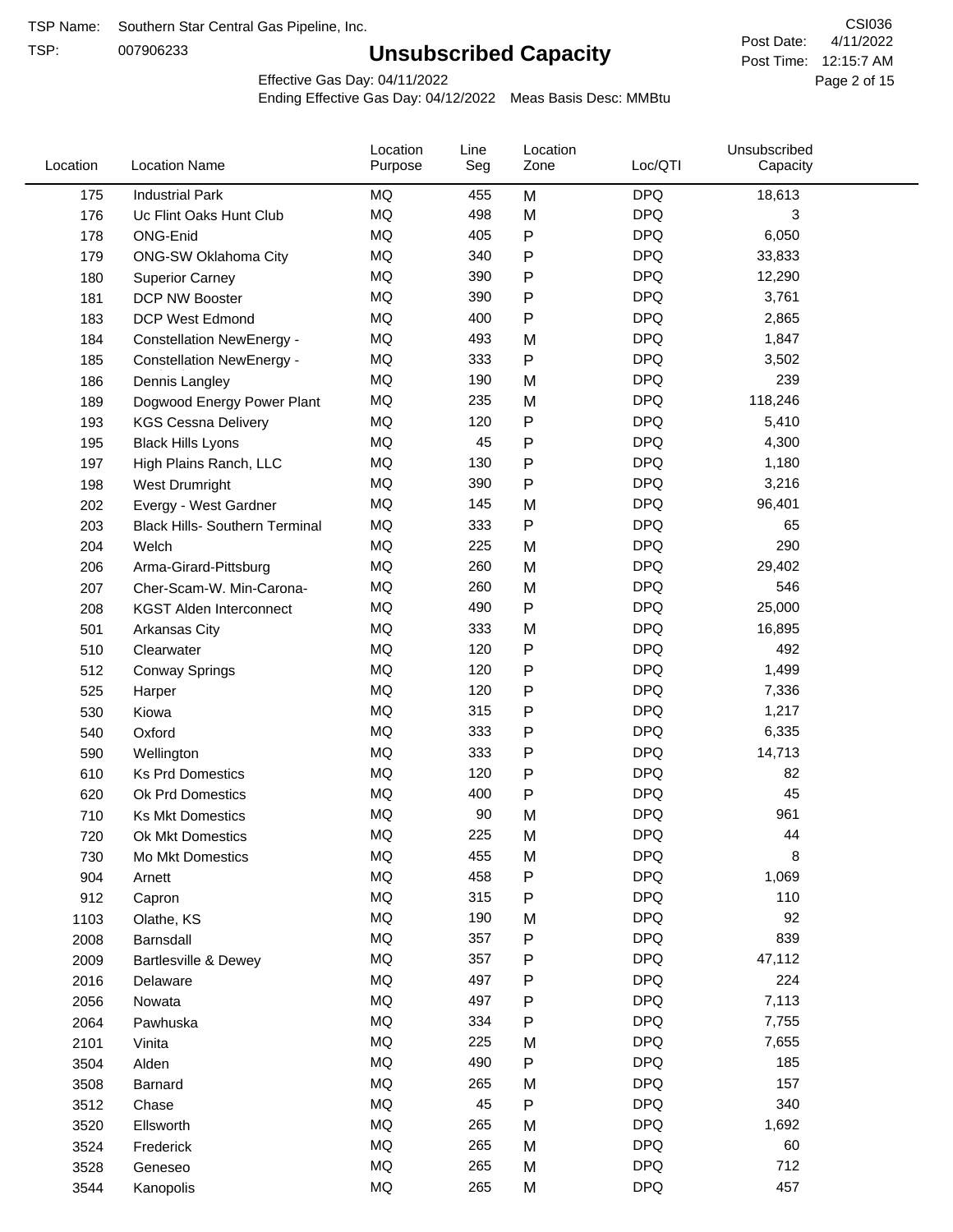TSP:

# **Unsubscribed Capacity**

4/11/2022 Page 3 of 15 Post Time: 12:15:7 AM CSI036 Post Date:

Effective Gas Day: 04/11/2022

| Location | <b>Location Name</b>      | Location<br>Purpose | Line<br>Seg | Location<br>Zone | Loc/QTI    | Unsubscribed<br>Capacity |  |
|----------|---------------------------|---------------------|-------------|------------------|------------|--------------------------|--|
| 3548     | Lincoln                   | <b>MQ</b>           | 265         | M                | <b>DPQ</b> | 4,528                    |  |
| 3551     | Lucas                     | <b>MQ</b>           | 265         | M                | <b>DPQ</b> | 711                      |  |
| 3553     | Luray                     | <b>MQ</b>           | 265         | M                | <b>DPQ</b> | 77                       |  |
| 3555     | Minneapolis               | <b>MQ</b>           | 265         | M                | <b>DPQ</b> | 1,424                    |  |
| 3572     | Raymond                   | <b>MQ</b>           | 490         | P                | <b>DPQ</b> | 75                       |  |
| 3576     | Sylvan Grove              | <b>MQ</b>           | 265         | M                | <b>DPQ</b> | 134                      |  |
| 3588     | Vesper                    | <b>MQ</b>           | 265         | M                | <b>DPQ</b> | 42                       |  |
| 3608     | Beloit                    | <b>MQ</b>           | 265         | M                | <b>DPQ</b> | 12,605                   |  |
| 3610     | <b>Burr Oak</b>           | <b>MQ</b>           | 265         | M                | <b>DPQ</b> | 168                      |  |
| 3612     | Cawker City               | <b>MQ</b>           | 265         | M                | <b>DPQ</b> | 625                      |  |
| 3616     | Downs                     | <b>MQ</b>           | 265         | M                | <b>DPQ</b> | 382                      |  |
| 3620     | Esbon                     | <b>MQ</b>           | 265         | M                | <b>DPQ</b> | 63                       |  |
| 3624     | Formosa                   | <b>MQ</b>           | 265         | M                | <b>DPQ</b> | 120                      |  |
| 3628     | Glen Elder                | <b>MQ</b>           | 265         | M                | <b>DPQ</b> | 125                      |  |
| 3640     | Jewell                    | <b>MQ</b>           | 265         | M                | <b>DPQ</b> | 66                       |  |
| 3648     | Lebanon                   | <b>MQ</b>           | 265         | M                | <b>DPQ</b> | 178                      |  |
| 3652     | Mankato                   | <b>MQ</b>           | 265         | M                | <b>DPQ</b> | 1,807                    |  |
| 3654     | Montrose                  | <b>MQ</b>           | 265         | M                | <b>DPQ</b> | 192                      |  |
| 3660     | Osborne                   | <b>MQ</b>           | 265         | M                | <b>DPQ</b> | 4,776                    |  |
| 3676     | Smith Center              | <b>MQ</b>           | 265         | M                | <b>DPQ</b> | 1,401                    |  |
| 4812     | Carthage, Jasper, & Lamar | <b>MQ</b>           | 450         | M                | <b>DPQ</b> | 5,570                    |  |
| 5002     | East Liberty Receipt      | M <sub>2</sub>      | 260         | M                | <b>RPQ</b> | 42,602                   |  |
| 6565     | Murray Gil Plant          | <b>MQ</b>           | 120         | $\mathsf{P}$     | <b>DPQ</b> | 166,038                  |  |
| 6704     | Atlanta                   | <b>MQ</b>           | 333         | M                | <b>DPQ</b> | 107                      |  |
| 6706     | Augusta & Leon            | <b>MQ</b>           | 295         | P                | <b>DPQ</b> | 46,347                   |  |
| 6712     | Benton                    | <b>MQ</b>           | 300         | M                | <b>DPQ</b> | 22                       |  |
| 6714     | Burden                    | <b>MQ</b>           | 333         | M                | <b>DPQ</b> | 137                      |  |
| 6716     | Cambridge                 | <b>MQ</b>           | 333         | M                | <b>DPQ</b> | 83                       |  |
| 6720     | Dexter                    | <b>MQ</b>           | 333         | M                | <b>DPQ</b> | 128                      |  |
| 6722     | Douglas                   | <b>MQ</b>           | 295         | P                | <b>DPQ</b> | 4,069                    |  |
| 6724     | El Dorado                 | <b>MQ</b>           | 300         | M                | <b>DPQ</b> | 14,336                   |  |
| 6764     | Potwin                    | <b>MQ</b>           | 300         | M                | <b>DPQ</b> | 125                      |  |
| 6780     | Towanda                   | MQ                  | 300         | M                | <b>DPQ</b> | 6                        |  |
| 6828     | Grenola                   | <b>MQ</b>           | 333         | M                | <b>DPQ</b> | 127                      |  |
| 6852     | Madison                   | <b>MQ</b>           | 140         | M                | <b>DPQ</b> | 379                      |  |
| 6860     | Olpe                      | <b>MQ</b>           | 140         | M                | <b>DPQ</b> | 129                      |  |
| 7158     | <b>OFS Maysville</b>      | M <sub>2</sub>      | 385         | P                | <b>RPQ</b> | 2,486                    |  |
| 9012     | Circleville               | <b>MQ</b>           | 90          | M                | <b>DPQ</b> | 133                      |  |
| 9020     | Everest                   | MQ                  | 90          | M                | <b>DPQ</b> | 167                      |  |
| 9024     | Fairview                  | <b>MQ</b>           | 90          | M                | <b>DPQ</b> | 171                      |  |
| 9026     | <b>Falls City</b>         | MQ                  | 90          | M                | <b>DPQ</b> | 12,490                   |  |
| 9032     | Hamlin                    | MQ                  | 90          | M                | <b>DPQ</b> | 50                       |  |
| 9034     | Hiawatha                  | MQ                  | 90          | M                | <b>DPQ</b> | 2,895                    |  |
| 9036     | Holton                    | <b>MQ</b>           | 90          | M                | <b>DPQ</b> | 4,675                    |  |
| 9038     | Horton                    | <b>MQ</b>           | 90          | M                | <b>DPQ</b> | 1,821                    |  |
| 9040     | Huron                     | MQ                  | 90          | M                | <b>DPQ</b> | 30                       |  |
| 9042     | Highland & Robinson       | MQ                  | 90          | M                | <b>DPQ</b> | 844                      |  |
| 9052     | Morrill                   | $\sf{MQ}$           | 90          | M                | <b>DPQ</b> | 228                      |  |
| 9054     | Muscotah                  | <b>MQ</b>           | 90          | M                | <b>DPQ</b> | 612                      |  |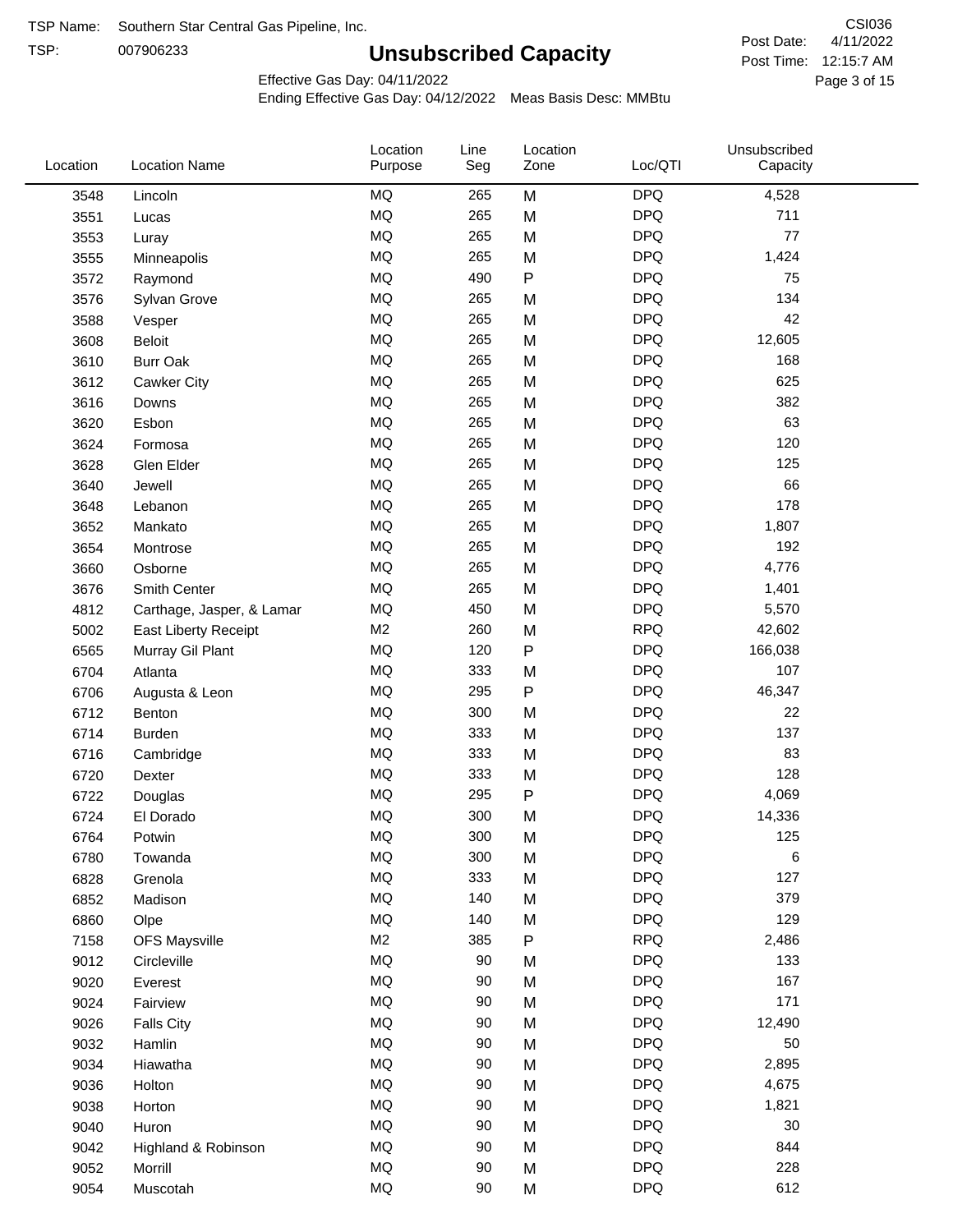TSP:

# **Unsubscribed Capacity**

4/11/2022 Page 4 of 15 Post Time: 12:15:7 AM CSI036 Post Date:

Effective Gas Day: 04/11/2022

| MQ<br><b>DPQ</b><br>9057<br>Netawaka<br>90<br>M<br>48<br>MQ<br><b>DPQ</b><br>12<br>180<br>M<br>9059<br>Nortonville & Winchester<br><b>DPQ</b><br>MQ<br>180<br>M<br>177<br>9064<br>Oskaloosa<br><b>MQ</b><br><b>DPQ</b><br>231<br>180<br>M<br>9066<br>Ozawkie<br><b>MQ</b><br><b>DPQ</b><br>72<br>90<br>M<br>9075<br>Reserve<br>MQ<br><b>DPQ</b><br>90<br>11,276<br>Sabetha<br>M<br>9079<br>MQ<br><b>DPQ</b><br>180<br>M<br>1,271<br>9091<br><b>Valley Falls</b><br>MQ<br><b>DPQ</b><br>250<br>6,996<br>M<br>9093<br>Wathena, Elwood & Troy<br><b>DPQ</b><br>MQ<br>90<br>M<br>40<br>9095<br>Whiting<br><b>MQ</b><br><b>DPQ</b><br>208<br>90<br>M<br>9097<br>Willis<br>MQ<br><b>DPQ</b><br>36,000<br>145<br>M<br>9657<br>South Glavin, KS TB<br>Ρ<br><b>DPQ</b><br>279<br>MQ<br>490<br>9835<br>Hutchinson<br>M <sub>2</sub><br><b>RPQ</b><br>315<br>P<br>12,086<br>10731<br>Chelin Pld<br><b>MQ</b><br><b>DPQ</b><br>145<br>1,000<br>M<br>10847<br>Olathe, KS East TB<br>M <sub>2</sub><br><b>RPQ</b><br>423<br>146,982<br>M<br>10997<br>EGT Jane - Receipt<br>M <sub>2</sub><br><b>RPQ</b><br>90<br>M<br>23,860<br>11138<br>Anr Brown Emergency<br><b>RPQ</b><br>M <sub>2</sub><br>458<br>P<br>56,705<br>11377<br>Transwestern Canadian - Rec.<br><b>RPQ</b><br>M <sub>2</sub><br>458<br>Ρ<br>47,447<br>11435<br><b>OkTex Marsh Interconnect</b><br><b>DPQ</b><br>MQ<br>450<br>77<br>11704<br>Alba-Purcell-Neck City<br>M<br>MQ<br><b>DPQ</b><br>260<br>M<br>3,766<br>11709<br>Carl Junction<br>MQ<br><b>DPQ</b><br>450<br>6,134<br>M<br>11712<br>Carterville<br><b>MQ</b><br><b>DPQ</b><br>450<br>M<br>1,984<br>11716<br>Duenweg<br>MQ<br><b>DPQ</b><br>450<br>M<br>44,900<br>11740<br>Joplin-Galloway<br><b>MQ</b><br><b>DPQ</b><br>370<br>225<br>M<br>11772<br><b>Reddings Mill</b><br><b>MQ</b><br><b>DPQ</b><br>450<br>M<br>82<br>11776<br>Saginaw<br><b>MQ</b><br><b>DPQ</b><br>50<br>260<br>M<br>11778<br>Smithfield<br>MQ<br><b>DPQ</b><br>67<br>450<br>M<br>11779<br><b>Stones Corner</b><br>MQ<br><b>DPQ</b><br>450<br>3,052<br>11792<br>Webb City<br>M<br>M <sub>2</sub><br>P<br><b>RPQ</b><br>400<br>12,876<br>12723<br>DCP - Kingfisher<br><b>RPQ</b><br>M <sub>2</sub><br>333<br>2,822<br>M<br>12782<br>Herndon Pld<br>M <sub>2</sub><br>458<br>Ρ<br><b>RPQ</b><br>102,797<br>13011<br><b>OGT Mutual</b><br>490<br>P<br><b>RPQ</b><br>M <sub>2</sub><br>29,475<br>13144<br>Own Resources - Waverly<br>M <sub>2</sub><br>390<br>Ρ<br><b>RPQ</b><br>36,616<br>13194<br><b>Superior Carney Plant</b><br>M <sub>2</sub><br>490<br><b>RPQ</b><br>Ρ<br>17,798<br>13565<br>St. Francis<br>MQ<br><b>DPQ</b><br>4,000<br>190<br>M<br>13604<br>Olathe, KS Naval Base TB<br>MQ<br>115<br><b>DPQ</b><br>170,108<br>13644<br>M<br>Kansas City, Kansas<br><b>RPQ</b><br>M <sub>2</sub><br>490<br>Ρ<br>15,750<br>13735<br>State Line Pld<br><b>DPQ</b><br>MQ<br>195<br>165,756<br>13745<br>Kansas City, MO<br>M<br>MQ<br>235<br><b>DPQ</b><br>193,050<br>13746<br>M<br>Grain Valley & Lake Lotawana<br>MQ<br>235<br><b>DPQ</b><br>60,000<br>13747<br>Kentucky Avenue<br>M<br>115<br><b>DPQ</b><br>MQ<br>267,453<br>13748<br>47th & 71st & Stateline<br>M<br><b>RPQ</b><br>M <sub>2</sub><br>490<br>Ρ<br>44,606<br>13906<br>Bonny Reservoir Pld<br>M <sub>2</sub><br>335<br><b>RPQ</b><br>6,646<br>Ρ<br>14027<br>Mullendore Pld<br>M <sub>2</sub><br><b>RPQ</b><br>3,841<br>140<br>M<br>14155<br>Chase County Pld<br>M <sub>2</sub><br>340<br><b>RPQ</b><br>Ρ<br>11,744<br>14377<br>DCP Mustang Plt<br>M <sub>2</sub><br>495<br><b>RPQ</b><br>32,434<br>14391<br><b>REP - North Williams</b><br>M<br><b>RPQ</b><br>M <sub>2</sub><br>315<br>9,761<br>Ρ<br>14513<br>Cimarron Pipeline<br>M <sub>2</sub><br>490<br>Ρ<br><b>RPQ</b><br>16,513<br>14872<br>Own Resources - Wray<br>M <sub>2</sub><br><b>RPQ</b><br>CIG Riner<br>490<br>P<br>51,538<br>14965 | Location | <b>Location Name</b> | Location<br>Purpose | Line<br>Seg | Location<br>Zone | Loc/QTI | Unsubscribed<br>Capacity |  |
|------------------------------------------------------------------------------------------------------------------------------------------------------------------------------------------------------------------------------------------------------------------------------------------------------------------------------------------------------------------------------------------------------------------------------------------------------------------------------------------------------------------------------------------------------------------------------------------------------------------------------------------------------------------------------------------------------------------------------------------------------------------------------------------------------------------------------------------------------------------------------------------------------------------------------------------------------------------------------------------------------------------------------------------------------------------------------------------------------------------------------------------------------------------------------------------------------------------------------------------------------------------------------------------------------------------------------------------------------------------------------------------------------------------------------------------------------------------------------------------------------------------------------------------------------------------------------------------------------------------------------------------------------------------------------------------------------------------------------------------------------------------------------------------------------------------------------------------------------------------------------------------------------------------------------------------------------------------------------------------------------------------------------------------------------------------------------------------------------------------------------------------------------------------------------------------------------------------------------------------------------------------------------------------------------------------------------------------------------------------------------------------------------------------------------------------------------------------------------------------------------------------------------------------------------------------------------------------------------------------------------------------------------------------------------------------------------------------------------------------------------------------------------------------------------------------------------------------------------------------------------------------------------------------------------------------------------------------------------------------------------------------------------------------------------------------------------------------------------------------------------------------------------------------------------------------------------------------------------------------------------------------------------------------------------------------------------------------------------------------------------------------------------------------------------------------------------------------------------------------------------------------------------------------------------------------------------------------------------------------------------------------------------------------------------------------------------------------------------------------------------------------------------------------------------------------------------------------------------|----------|----------------------|---------------------|-------------|------------------|---------|--------------------------|--|
|                                                                                                                                                                                                                                                                                                                                                                                                                                                                                                                                                                                                                                                                                                                                                                                                                                                                                                                                                                                                                                                                                                                                                                                                                                                                                                                                                                                                                                                                                                                                                                                                                                                                                                                                                                                                                                                                                                                                                                                                                                                                                                                                                                                                                                                                                                                                                                                                                                                                                                                                                                                                                                                                                                                                                                                                                                                                                                                                                                                                                                                                                                                                                                                                                                                                                                                                                                                                                                                                                                                                                                                                                                                                                                                                                                                                                                                      |          |                      |                     |             |                  |         |                          |  |
|                                                                                                                                                                                                                                                                                                                                                                                                                                                                                                                                                                                                                                                                                                                                                                                                                                                                                                                                                                                                                                                                                                                                                                                                                                                                                                                                                                                                                                                                                                                                                                                                                                                                                                                                                                                                                                                                                                                                                                                                                                                                                                                                                                                                                                                                                                                                                                                                                                                                                                                                                                                                                                                                                                                                                                                                                                                                                                                                                                                                                                                                                                                                                                                                                                                                                                                                                                                                                                                                                                                                                                                                                                                                                                                                                                                                                                                      |          |                      |                     |             |                  |         |                          |  |
|                                                                                                                                                                                                                                                                                                                                                                                                                                                                                                                                                                                                                                                                                                                                                                                                                                                                                                                                                                                                                                                                                                                                                                                                                                                                                                                                                                                                                                                                                                                                                                                                                                                                                                                                                                                                                                                                                                                                                                                                                                                                                                                                                                                                                                                                                                                                                                                                                                                                                                                                                                                                                                                                                                                                                                                                                                                                                                                                                                                                                                                                                                                                                                                                                                                                                                                                                                                                                                                                                                                                                                                                                                                                                                                                                                                                                                                      |          |                      |                     |             |                  |         |                          |  |
|                                                                                                                                                                                                                                                                                                                                                                                                                                                                                                                                                                                                                                                                                                                                                                                                                                                                                                                                                                                                                                                                                                                                                                                                                                                                                                                                                                                                                                                                                                                                                                                                                                                                                                                                                                                                                                                                                                                                                                                                                                                                                                                                                                                                                                                                                                                                                                                                                                                                                                                                                                                                                                                                                                                                                                                                                                                                                                                                                                                                                                                                                                                                                                                                                                                                                                                                                                                                                                                                                                                                                                                                                                                                                                                                                                                                                                                      |          |                      |                     |             |                  |         |                          |  |
|                                                                                                                                                                                                                                                                                                                                                                                                                                                                                                                                                                                                                                                                                                                                                                                                                                                                                                                                                                                                                                                                                                                                                                                                                                                                                                                                                                                                                                                                                                                                                                                                                                                                                                                                                                                                                                                                                                                                                                                                                                                                                                                                                                                                                                                                                                                                                                                                                                                                                                                                                                                                                                                                                                                                                                                                                                                                                                                                                                                                                                                                                                                                                                                                                                                                                                                                                                                                                                                                                                                                                                                                                                                                                                                                                                                                                                                      |          |                      |                     |             |                  |         |                          |  |
|                                                                                                                                                                                                                                                                                                                                                                                                                                                                                                                                                                                                                                                                                                                                                                                                                                                                                                                                                                                                                                                                                                                                                                                                                                                                                                                                                                                                                                                                                                                                                                                                                                                                                                                                                                                                                                                                                                                                                                                                                                                                                                                                                                                                                                                                                                                                                                                                                                                                                                                                                                                                                                                                                                                                                                                                                                                                                                                                                                                                                                                                                                                                                                                                                                                                                                                                                                                                                                                                                                                                                                                                                                                                                                                                                                                                                                                      |          |                      |                     |             |                  |         |                          |  |
|                                                                                                                                                                                                                                                                                                                                                                                                                                                                                                                                                                                                                                                                                                                                                                                                                                                                                                                                                                                                                                                                                                                                                                                                                                                                                                                                                                                                                                                                                                                                                                                                                                                                                                                                                                                                                                                                                                                                                                                                                                                                                                                                                                                                                                                                                                                                                                                                                                                                                                                                                                                                                                                                                                                                                                                                                                                                                                                                                                                                                                                                                                                                                                                                                                                                                                                                                                                                                                                                                                                                                                                                                                                                                                                                                                                                                                                      |          |                      |                     |             |                  |         |                          |  |
|                                                                                                                                                                                                                                                                                                                                                                                                                                                                                                                                                                                                                                                                                                                                                                                                                                                                                                                                                                                                                                                                                                                                                                                                                                                                                                                                                                                                                                                                                                                                                                                                                                                                                                                                                                                                                                                                                                                                                                                                                                                                                                                                                                                                                                                                                                                                                                                                                                                                                                                                                                                                                                                                                                                                                                                                                                                                                                                                                                                                                                                                                                                                                                                                                                                                                                                                                                                                                                                                                                                                                                                                                                                                                                                                                                                                                                                      |          |                      |                     |             |                  |         |                          |  |
|                                                                                                                                                                                                                                                                                                                                                                                                                                                                                                                                                                                                                                                                                                                                                                                                                                                                                                                                                                                                                                                                                                                                                                                                                                                                                                                                                                                                                                                                                                                                                                                                                                                                                                                                                                                                                                                                                                                                                                                                                                                                                                                                                                                                                                                                                                                                                                                                                                                                                                                                                                                                                                                                                                                                                                                                                                                                                                                                                                                                                                                                                                                                                                                                                                                                                                                                                                                                                                                                                                                                                                                                                                                                                                                                                                                                                                                      |          |                      |                     |             |                  |         |                          |  |
|                                                                                                                                                                                                                                                                                                                                                                                                                                                                                                                                                                                                                                                                                                                                                                                                                                                                                                                                                                                                                                                                                                                                                                                                                                                                                                                                                                                                                                                                                                                                                                                                                                                                                                                                                                                                                                                                                                                                                                                                                                                                                                                                                                                                                                                                                                                                                                                                                                                                                                                                                                                                                                                                                                                                                                                                                                                                                                                                                                                                                                                                                                                                                                                                                                                                                                                                                                                                                                                                                                                                                                                                                                                                                                                                                                                                                                                      |          |                      |                     |             |                  |         |                          |  |
|                                                                                                                                                                                                                                                                                                                                                                                                                                                                                                                                                                                                                                                                                                                                                                                                                                                                                                                                                                                                                                                                                                                                                                                                                                                                                                                                                                                                                                                                                                                                                                                                                                                                                                                                                                                                                                                                                                                                                                                                                                                                                                                                                                                                                                                                                                                                                                                                                                                                                                                                                                                                                                                                                                                                                                                                                                                                                                                                                                                                                                                                                                                                                                                                                                                                                                                                                                                                                                                                                                                                                                                                                                                                                                                                                                                                                                                      |          |                      |                     |             |                  |         |                          |  |
|                                                                                                                                                                                                                                                                                                                                                                                                                                                                                                                                                                                                                                                                                                                                                                                                                                                                                                                                                                                                                                                                                                                                                                                                                                                                                                                                                                                                                                                                                                                                                                                                                                                                                                                                                                                                                                                                                                                                                                                                                                                                                                                                                                                                                                                                                                                                                                                                                                                                                                                                                                                                                                                                                                                                                                                                                                                                                                                                                                                                                                                                                                                                                                                                                                                                                                                                                                                                                                                                                                                                                                                                                                                                                                                                                                                                                                                      |          |                      |                     |             |                  |         |                          |  |
|                                                                                                                                                                                                                                                                                                                                                                                                                                                                                                                                                                                                                                                                                                                                                                                                                                                                                                                                                                                                                                                                                                                                                                                                                                                                                                                                                                                                                                                                                                                                                                                                                                                                                                                                                                                                                                                                                                                                                                                                                                                                                                                                                                                                                                                                                                                                                                                                                                                                                                                                                                                                                                                                                                                                                                                                                                                                                                                                                                                                                                                                                                                                                                                                                                                                                                                                                                                                                                                                                                                                                                                                                                                                                                                                                                                                                                                      |          |                      |                     |             |                  |         |                          |  |
|                                                                                                                                                                                                                                                                                                                                                                                                                                                                                                                                                                                                                                                                                                                                                                                                                                                                                                                                                                                                                                                                                                                                                                                                                                                                                                                                                                                                                                                                                                                                                                                                                                                                                                                                                                                                                                                                                                                                                                                                                                                                                                                                                                                                                                                                                                                                                                                                                                                                                                                                                                                                                                                                                                                                                                                                                                                                                                                                                                                                                                                                                                                                                                                                                                                                                                                                                                                                                                                                                                                                                                                                                                                                                                                                                                                                                                                      |          |                      |                     |             |                  |         |                          |  |
|                                                                                                                                                                                                                                                                                                                                                                                                                                                                                                                                                                                                                                                                                                                                                                                                                                                                                                                                                                                                                                                                                                                                                                                                                                                                                                                                                                                                                                                                                                                                                                                                                                                                                                                                                                                                                                                                                                                                                                                                                                                                                                                                                                                                                                                                                                                                                                                                                                                                                                                                                                                                                                                                                                                                                                                                                                                                                                                                                                                                                                                                                                                                                                                                                                                                                                                                                                                                                                                                                                                                                                                                                                                                                                                                                                                                                                                      |          |                      |                     |             |                  |         |                          |  |
|                                                                                                                                                                                                                                                                                                                                                                                                                                                                                                                                                                                                                                                                                                                                                                                                                                                                                                                                                                                                                                                                                                                                                                                                                                                                                                                                                                                                                                                                                                                                                                                                                                                                                                                                                                                                                                                                                                                                                                                                                                                                                                                                                                                                                                                                                                                                                                                                                                                                                                                                                                                                                                                                                                                                                                                                                                                                                                                                                                                                                                                                                                                                                                                                                                                                                                                                                                                                                                                                                                                                                                                                                                                                                                                                                                                                                                                      |          |                      |                     |             |                  |         |                          |  |
|                                                                                                                                                                                                                                                                                                                                                                                                                                                                                                                                                                                                                                                                                                                                                                                                                                                                                                                                                                                                                                                                                                                                                                                                                                                                                                                                                                                                                                                                                                                                                                                                                                                                                                                                                                                                                                                                                                                                                                                                                                                                                                                                                                                                                                                                                                                                                                                                                                                                                                                                                                                                                                                                                                                                                                                                                                                                                                                                                                                                                                                                                                                                                                                                                                                                                                                                                                                                                                                                                                                                                                                                                                                                                                                                                                                                                                                      |          |                      |                     |             |                  |         |                          |  |
|                                                                                                                                                                                                                                                                                                                                                                                                                                                                                                                                                                                                                                                                                                                                                                                                                                                                                                                                                                                                                                                                                                                                                                                                                                                                                                                                                                                                                                                                                                                                                                                                                                                                                                                                                                                                                                                                                                                                                                                                                                                                                                                                                                                                                                                                                                                                                                                                                                                                                                                                                                                                                                                                                                                                                                                                                                                                                                                                                                                                                                                                                                                                                                                                                                                                                                                                                                                                                                                                                                                                                                                                                                                                                                                                                                                                                                                      |          |                      |                     |             |                  |         |                          |  |
|                                                                                                                                                                                                                                                                                                                                                                                                                                                                                                                                                                                                                                                                                                                                                                                                                                                                                                                                                                                                                                                                                                                                                                                                                                                                                                                                                                                                                                                                                                                                                                                                                                                                                                                                                                                                                                                                                                                                                                                                                                                                                                                                                                                                                                                                                                                                                                                                                                                                                                                                                                                                                                                                                                                                                                                                                                                                                                                                                                                                                                                                                                                                                                                                                                                                                                                                                                                                                                                                                                                                                                                                                                                                                                                                                                                                                                                      |          |                      |                     |             |                  |         |                          |  |
|                                                                                                                                                                                                                                                                                                                                                                                                                                                                                                                                                                                                                                                                                                                                                                                                                                                                                                                                                                                                                                                                                                                                                                                                                                                                                                                                                                                                                                                                                                                                                                                                                                                                                                                                                                                                                                                                                                                                                                                                                                                                                                                                                                                                                                                                                                                                                                                                                                                                                                                                                                                                                                                                                                                                                                                                                                                                                                                                                                                                                                                                                                                                                                                                                                                                                                                                                                                                                                                                                                                                                                                                                                                                                                                                                                                                                                                      |          |                      |                     |             |                  |         |                          |  |
|                                                                                                                                                                                                                                                                                                                                                                                                                                                                                                                                                                                                                                                                                                                                                                                                                                                                                                                                                                                                                                                                                                                                                                                                                                                                                                                                                                                                                                                                                                                                                                                                                                                                                                                                                                                                                                                                                                                                                                                                                                                                                                                                                                                                                                                                                                                                                                                                                                                                                                                                                                                                                                                                                                                                                                                                                                                                                                                                                                                                                                                                                                                                                                                                                                                                                                                                                                                                                                                                                                                                                                                                                                                                                                                                                                                                                                                      |          |                      |                     |             |                  |         |                          |  |
|                                                                                                                                                                                                                                                                                                                                                                                                                                                                                                                                                                                                                                                                                                                                                                                                                                                                                                                                                                                                                                                                                                                                                                                                                                                                                                                                                                                                                                                                                                                                                                                                                                                                                                                                                                                                                                                                                                                                                                                                                                                                                                                                                                                                                                                                                                                                                                                                                                                                                                                                                                                                                                                                                                                                                                                                                                                                                                                                                                                                                                                                                                                                                                                                                                                                                                                                                                                                                                                                                                                                                                                                                                                                                                                                                                                                                                                      |          |                      |                     |             |                  |         |                          |  |
|                                                                                                                                                                                                                                                                                                                                                                                                                                                                                                                                                                                                                                                                                                                                                                                                                                                                                                                                                                                                                                                                                                                                                                                                                                                                                                                                                                                                                                                                                                                                                                                                                                                                                                                                                                                                                                                                                                                                                                                                                                                                                                                                                                                                                                                                                                                                                                                                                                                                                                                                                                                                                                                                                                                                                                                                                                                                                                                                                                                                                                                                                                                                                                                                                                                                                                                                                                                                                                                                                                                                                                                                                                                                                                                                                                                                                                                      |          |                      |                     |             |                  |         |                          |  |
|                                                                                                                                                                                                                                                                                                                                                                                                                                                                                                                                                                                                                                                                                                                                                                                                                                                                                                                                                                                                                                                                                                                                                                                                                                                                                                                                                                                                                                                                                                                                                                                                                                                                                                                                                                                                                                                                                                                                                                                                                                                                                                                                                                                                                                                                                                                                                                                                                                                                                                                                                                                                                                                                                                                                                                                                                                                                                                                                                                                                                                                                                                                                                                                                                                                                                                                                                                                                                                                                                                                                                                                                                                                                                                                                                                                                                                                      |          |                      |                     |             |                  |         |                          |  |
|                                                                                                                                                                                                                                                                                                                                                                                                                                                                                                                                                                                                                                                                                                                                                                                                                                                                                                                                                                                                                                                                                                                                                                                                                                                                                                                                                                                                                                                                                                                                                                                                                                                                                                                                                                                                                                                                                                                                                                                                                                                                                                                                                                                                                                                                                                                                                                                                                                                                                                                                                                                                                                                                                                                                                                                                                                                                                                                                                                                                                                                                                                                                                                                                                                                                                                                                                                                                                                                                                                                                                                                                                                                                                                                                                                                                                                                      |          |                      |                     |             |                  |         |                          |  |
|                                                                                                                                                                                                                                                                                                                                                                                                                                                                                                                                                                                                                                                                                                                                                                                                                                                                                                                                                                                                                                                                                                                                                                                                                                                                                                                                                                                                                                                                                                                                                                                                                                                                                                                                                                                                                                                                                                                                                                                                                                                                                                                                                                                                                                                                                                                                                                                                                                                                                                                                                                                                                                                                                                                                                                                                                                                                                                                                                                                                                                                                                                                                                                                                                                                                                                                                                                                                                                                                                                                                                                                                                                                                                                                                                                                                                                                      |          |                      |                     |             |                  |         |                          |  |
|                                                                                                                                                                                                                                                                                                                                                                                                                                                                                                                                                                                                                                                                                                                                                                                                                                                                                                                                                                                                                                                                                                                                                                                                                                                                                                                                                                                                                                                                                                                                                                                                                                                                                                                                                                                                                                                                                                                                                                                                                                                                                                                                                                                                                                                                                                                                                                                                                                                                                                                                                                                                                                                                                                                                                                                                                                                                                                                                                                                                                                                                                                                                                                                                                                                                                                                                                                                                                                                                                                                                                                                                                                                                                                                                                                                                                                                      |          |                      |                     |             |                  |         |                          |  |
|                                                                                                                                                                                                                                                                                                                                                                                                                                                                                                                                                                                                                                                                                                                                                                                                                                                                                                                                                                                                                                                                                                                                                                                                                                                                                                                                                                                                                                                                                                                                                                                                                                                                                                                                                                                                                                                                                                                                                                                                                                                                                                                                                                                                                                                                                                                                                                                                                                                                                                                                                                                                                                                                                                                                                                                                                                                                                                                                                                                                                                                                                                                                                                                                                                                                                                                                                                                                                                                                                                                                                                                                                                                                                                                                                                                                                                                      |          |                      |                     |             |                  |         |                          |  |
|                                                                                                                                                                                                                                                                                                                                                                                                                                                                                                                                                                                                                                                                                                                                                                                                                                                                                                                                                                                                                                                                                                                                                                                                                                                                                                                                                                                                                                                                                                                                                                                                                                                                                                                                                                                                                                                                                                                                                                                                                                                                                                                                                                                                                                                                                                                                                                                                                                                                                                                                                                                                                                                                                                                                                                                                                                                                                                                                                                                                                                                                                                                                                                                                                                                                                                                                                                                                                                                                                                                                                                                                                                                                                                                                                                                                                                                      |          |                      |                     |             |                  |         |                          |  |
|                                                                                                                                                                                                                                                                                                                                                                                                                                                                                                                                                                                                                                                                                                                                                                                                                                                                                                                                                                                                                                                                                                                                                                                                                                                                                                                                                                                                                                                                                                                                                                                                                                                                                                                                                                                                                                                                                                                                                                                                                                                                                                                                                                                                                                                                                                                                                                                                                                                                                                                                                                                                                                                                                                                                                                                                                                                                                                                                                                                                                                                                                                                                                                                                                                                                                                                                                                                                                                                                                                                                                                                                                                                                                                                                                                                                                                                      |          |                      |                     |             |                  |         |                          |  |
|                                                                                                                                                                                                                                                                                                                                                                                                                                                                                                                                                                                                                                                                                                                                                                                                                                                                                                                                                                                                                                                                                                                                                                                                                                                                                                                                                                                                                                                                                                                                                                                                                                                                                                                                                                                                                                                                                                                                                                                                                                                                                                                                                                                                                                                                                                                                                                                                                                                                                                                                                                                                                                                                                                                                                                                                                                                                                                                                                                                                                                                                                                                                                                                                                                                                                                                                                                                                                                                                                                                                                                                                                                                                                                                                                                                                                                                      |          |                      |                     |             |                  |         |                          |  |
|                                                                                                                                                                                                                                                                                                                                                                                                                                                                                                                                                                                                                                                                                                                                                                                                                                                                                                                                                                                                                                                                                                                                                                                                                                                                                                                                                                                                                                                                                                                                                                                                                                                                                                                                                                                                                                                                                                                                                                                                                                                                                                                                                                                                                                                                                                                                                                                                                                                                                                                                                                                                                                                                                                                                                                                                                                                                                                                                                                                                                                                                                                                                                                                                                                                                                                                                                                                                                                                                                                                                                                                                                                                                                                                                                                                                                                                      |          |                      |                     |             |                  |         |                          |  |
|                                                                                                                                                                                                                                                                                                                                                                                                                                                                                                                                                                                                                                                                                                                                                                                                                                                                                                                                                                                                                                                                                                                                                                                                                                                                                                                                                                                                                                                                                                                                                                                                                                                                                                                                                                                                                                                                                                                                                                                                                                                                                                                                                                                                                                                                                                                                                                                                                                                                                                                                                                                                                                                                                                                                                                                                                                                                                                                                                                                                                                                                                                                                                                                                                                                                                                                                                                                                                                                                                                                                                                                                                                                                                                                                                                                                                                                      |          |                      |                     |             |                  |         |                          |  |
|                                                                                                                                                                                                                                                                                                                                                                                                                                                                                                                                                                                                                                                                                                                                                                                                                                                                                                                                                                                                                                                                                                                                                                                                                                                                                                                                                                                                                                                                                                                                                                                                                                                                                                                                                                                                                                                                                                                                                                                                                                                                                                                                                                                                                                                                                                                                                                                                                                                                                                                                                                                                                                                                                                                                                                                                                                                                                                                                                                                                                                                                                                                                                                                                                                                                                                                                                                                                                                                                                                                                                                                                                                                                                                                                                                                                                                                      |          |                      |                     |             |                  |         |                          |  |
|                                                                                                                                                                                                                                                                                                                                                                                                                                                                                                                                                                                                                                                                                                                                                                                                                                                                                                                                                                                                                                                                                                                                                                                                                                                                                                                                                                                                                                                                                                                                                                                                                                                                                                                                                                                                                                                                                                                                                                                                                                                                                                                                                                                                                                                                                                                                                                                                                                                                                                                                                                                                                                                                                                                                                                                                                                                                                                                                                                                                                                                                                                                                                                                                                                                                                                                                                                                                                                                                                                                                                                                                                                                                                                                                                                                                                                                      |          |                      |                     |             |                  |         |                          |  |
|                                                                                                                                                                                                                                                                                                                                                                                                                                                                                                                                                                                                                                                                                                                                                                                                                                                                                                                                                                                                                                                                                                                                                                                                                                                                                                                                                                                                                                                                                                                                                                                                                                                                                                                                                                                                                                                                                                                                                                                                                                                                                                                                                                                                                                                                                                                                                                                                                                                                                                                                                                                                                                                                                                                                                                                                                                                                                                                                                                                                                                                                                                                                                                                                                                                                                                                                                                                                                                                                                                                                                                                                                                                                                                                                                                                                                                                      |          |                      |                     |             |                  |         |                          |  |
|                                                                                                                                                                                                                                                                                                                                                                                                                                                                                                                                                                                                                                                                                                                                                                                                                                                                                                                                                                                                                                                                                                                                                                                                                                                                                                                                                                                                                                                                                                                                                                                                                                                                                                                                                                                                                                                                                                                                                                                                                                                                                                                                                                                                                                                                                                                                                                                                                                                                                                                                                                                                                                                                                                                                                                                                                                                                                                                                                                                                                                                                                                                                                                                                                                                                                                                                                                                                                                                                                                                                                                                                                                                                                                                                                                                                                                                      |          |                      |                     |             |                  |         |                          |  |
|                                                                                                                                                                                                                                                                                                                                                                                                                                                                                                                                                                                                                                                                                                                                                                                                                                                                                                                                                                                                                                                                                                                                                                                                                                                                                                                                                                                                                                                                                                                                                                                                                                                                                                                                                                                                                                                                                                                                                                                                                                                                                                                                                                                                                                                                                                                                                                                                                                                                                                                                                                                                                                                                                                                                                                                                                                                                                                                                                                                                                                                                                                                                                                                                                                                                                                                                                                                                                                                                                                                                                                                                                                                                                                                                                                                                                                                      |          |                      |                     |             |                  |         |                          |  |
|                                                                                                                                                                                                                                                                                                                                                                                                                                                                                                                                                                                                                                                                                                                                                                                                                                                                                                                                                                                                                                                                                                                                                                                                                                                                                                                                                                                                                                                                                                                                                                                                                                                                                                                                                                                                                                                                                                                                                                                                                                                                                                                                                                                                                                                                                                                                                                                                                                                                                                                                                                                                                                                                                                                                                                                                                                                                                                                                                                                                                                                                                                                                                                                                                                                                                                                                                                                                                                                                                                                                                                                                                                                                                                                                                                                                                                                      |          |                      |                     |             |                  |         |                          |  |
|                                                                                                                                                                                                                                                                                                                                                                                                                                                                                                                                                                                                                                                                                                                                                                                                                                                                                                                                                                                                                                                                                                                                                                                                                                                                                                                                                                                                                                                                                                                                                                                                                                                                                                                                                                                                                                                                                                                                                                                                                                                                                                                                                                                                                                                                                                                                                                                                                                                                                                                                                                                                                                                                                                                                                                                                                                                                                                                                                                                                                                                                                                                                                                                                                                                                                                                                                                                                                                                                                                                                                                                                                                                                                                                                                                                                                                                      |          |                      |                     |             |                  |         |                          |  |
|                                                                                                                                                                                                                                                                                                                                                                                                                                                                                                                                                                                                                                                                                                                                                                                                                                                                                                                                                                                                                                                                                                                                                                                                                                                                                                                                                                                                                                                                                                                                                                                                                                                                                                                                                                                                                                                                                                                                                                                                                                                                                                                                                                                                                                                                                                                                                                                                                                                                                                                                                                                                                                                                                                                                                                                                                                                                                                                                                                                                                                                                                                                                                                                                                                                                                                                                                                                                                                                                                                                                                                                                                                                                                                                                                                                                                                                      |          |                      |                     |             |                  |         |                          |  |
|                                                                                                                                                                                                                                                                                                                                                                                                                                                                                                                                                                                                                                                                                                                                                                                                                                                                                                                                                                                                                                                                                                                                                                                                                                                                                                                                                                                                                                                                                                                                                                                                                                                                                                                                                                                                                                                                                                                                                                                                                                                                                                                                                                                                                                                                                                                                                                                                                                                                                                                                                                                                                                                                                                                                                                                                                                                                                                                                                                                                                                                                                                                                                                                                                                                                                                                                                                                                                                                                                                                                                                                                                                                                                                                                                                                                                                                      |          |                      |                     |             |                  |         |                          |  |
|                                                                                                                                                                                                                                                                                                                                                                                                                                                                                                                                                                                                                                                                                                                                                                                                                                                                                                                                                                                                                                                                                                                                                                                                                                                                                                                                                                                                                                                                                                                                                                                                                                                                                                                                                                                                                                                                                                                                                                                                                                                                                                                                                                                                                                                                                                                                                                                                                                                                                                                                                                                                                                                                                                                                                                                                                                                                                                                                                                                                                                                                                                                                                                                                                                                                                                                                                                                                                                                                                                                                                                                                                                                                                                                                                                                                                                                      |          |                      |                     |             |                  |         |                          |  |
|                                                                                                                                                                                                                                                                                                                                                                                                                                                                                                                                                                                                                                                                                                                                                                                                                                                                                                                                                                                                                                                                                                                                                                                                                                                                                                                                                                                                                                                                                                                                                                                                                                                                                                                                                                                                                                                                                                                                                                                                                                                                                                                                                                                                                                                                                                                                                                                                                                                                                                                                                                                                                                                                                                                                                                                                                                                                                                                                                                                                                                                                                                                                                                                                                                                                                                                                                                                                                                                                                                                                                                                                                                                                                                                                                                                                                                                      |          |                      |                     |             |                  |         |                          |  |
|                                                                                                                                                                                                                                                                                                                                                                                                                                                                                                                                                                                                                                                                                                                                                                                                                                                                                                                                                                                                                                                                                                                                                                                                                                                                                                                                                                                                                                                                                                                                                                                                                                                                                                                                                                                                                                                                                                                                                                                                                                                                                                                                                                                                                                                                                                                                                                                                                                                                                                                                                                                                                                                                                                                                                                                                                                                                                                                                                                                                                                                                                                                                                                                                                                                                                                                                                                                                                                                                                                                                                                                                                                                                                                                                                                                                                                                      |          |                      |                     |             |                  |         |                          |  |
|                                                                                                                                                                                                                                                                                                                                                                                                                                                                                                                                                                                                                                                                                                                                                                                                                                                                                                                                                                                                                                                                                                                                                                                                                                                                                                                                                                                                                                                                                                                                                                                                                                                                                                                                                                                                                                                                                                                                                                                                                                                                                                                                                                                                                                                                                                                                                                                                                                                                                                                                                                                                                                                                                                                                                                                                                                                                                                                                                                                                                                                                                                                                                                                                                                                                                                                                                                                                                                                                                                                                                                                                                                                                                                                                                                                                                                                      |          |                      |                     |             |                  |         |                          |  |
|                                                                                                                                                                                                                                                                                                                                                                                                                                                                                                                                                                                                                                                                                                                                                                                                                                                                                                                                                                                                                                                                                                                                                                                                                                                                                                                                                                                                                                                                                                                                                                                                                                                                                                                                                                                                                                                                                                                                                                                                                                                                                                                                                                                                                                                                                                                                                                                                                                                                                                                                                                                                                                                                                                                                                                                                                                                                                                                                                                                                                                                                                                                                                                                                                                                                                                                                                                                                                                                                                                                                                                                                                                                                                                                                                                                                                                                      |          |                      |                     |             |                  |         |                          |  |
|                                                                                                                                                                                                                                                                                                                                                                                                                                                                                                                                                                                                                                                                                                                                                                                                                                                                                                                                                                                                                                                                                                                                                                                                                                                                                                                                                                                                                                                                                                                                                                                                                                                                                                                                                                                                                                                                                                                                                                                                                                                                                                                                                                                                                                                                                                                                                                                                                                                                                                                                                                                                                                                                                                                                                                                                                                                                                                                                                                                                                                                                                                                                                                                                                                                                                                                                                                                                                                                                                                                                                                                                                                                                                                                                                                                                                                                      |          |                      |                     |             |                  |         |                          |  |
|                                                                                                                                                                                                                                                                                                                                                                                                                                                                                                                                                                                                                                                                                                                                                                                                                                                                                                                                                                                                                                                                                                                                                                                                                                                                                                                                                                                                                                                                                                                                                                                                                                                                                                                                                                                                                                                                                                                                                                                                                                                                                                                                                                                                                                                                                                                                                                                                                                                                                                                                                                                                                                                                                                                                                                                                                                                                                                                                                                                                                                                                                                                                                                                                                                                                                                                                                                                                                                                                                                                                                                                                                                                                                                                                                                                                                                                      |          |                      |                     |             |                  |         |                          |  |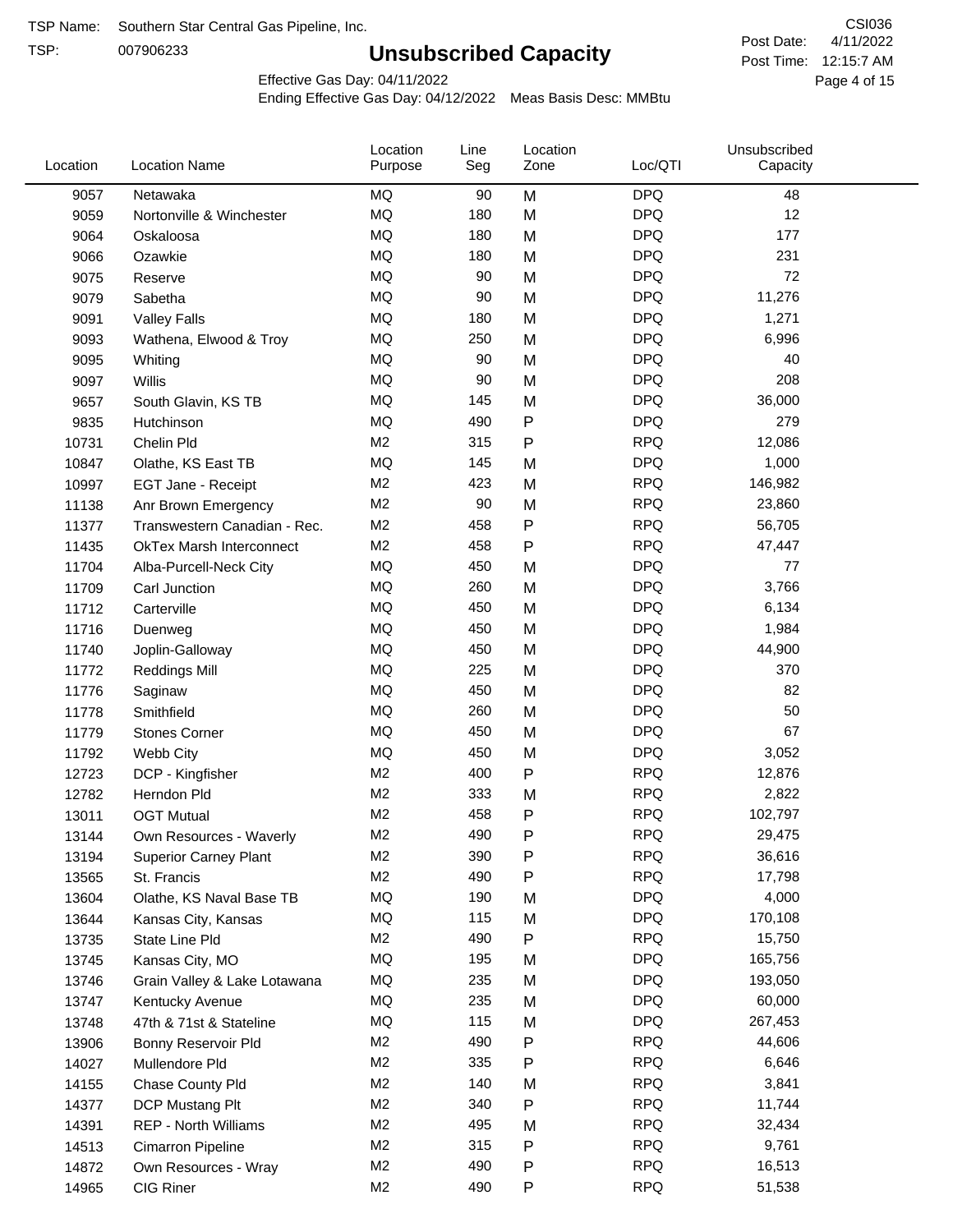TSP:

# **Unsubscribed Capacity**

4/11/2022 Page 5 of 15 Post Time: 12:15:7 AM CSI036 Post Date:

Effective Gas Day: 04/11/2022

| Location | <b>Location Name</b>               | Location<br>Purpose | Line<br>Seg | Location<br>Zone | Loc/QTI    | Unsubscribed<br>Capacity |  |
|----------|------------------------------------|---------------------|-------------|------------------|------------|--------------------------|--|
| 14971    | <b>KGST Ark River</b>              | M <sub>2</sub>      | 130         | $\sf P$          | <b>RPQ</b> | 56,934                   |  |
| 15011    | <b>EOIT Noble</b>                  | M <sub>2</sub>      | 400         | ${\sf P}$        | <b>RPQ</b> | 46,050                   |  |
| 15012    | Cleveland Mo                       | <b>MQ</b>           | 235         | M                | <b>DPQ</b> | 26                       |  |
| 15020    | East Lynne & Garden City           | <b>MQ</b>           | 235         | M                | <b>DPQ</b> | 830                      |  |
| 15024    | Freeman                            | <b>MQ</b>           | 235         | M                | <b>DPQ</b> | 76                       |  |
| 15032    | Holden                             | <b>MQ</b>           | 235         | M                | <b>DPQ</b> | 4,017                    |  |
| 15044    | Kingsville                         | MQ                  | 235         | M                | <b>DPQ</b> | 41                       |  |
| 15050    | Lone Jack                          | <b>MQ</b>           | 235         | M                | <b>DPQ</b> | 288                      |  |
| 15064    | Peculiar                           | <b>MQ</b>           | 235         | M                | <b>DPQ</b> | 2,265                    |  |
| 15066    | Pleasant Hill                      | <b>MQ</b>           | 235         | M                | <b>DPQ</b> | 4,776                    |  |
| 15117    | Hulah                              | M <sub>2</sub>      | 335         | ${\sf P}$        | <b>RPQ</b> | 2,730                    |  |
| 15142    | <b>EOIT McClain</b>                | M <sub>2</sub>      | 385         | ${\sf P}$        | <b>RPQ</b> | 91,338                   |  |
| 15216    | Dearborn MO                        | MQ                  | 250         | M                | <b>DPQ</b> | 1,372                    |  |
| 15223    | Nimrod                             | M <sub>2</sub>      | 340         | ${\sf P}$        | <b>RPQ</b> | 23,446                   |  |
| 15236    | Questar Skull Creek                | M <sub>2</sub>      | 490         | ${\sf P}$        | <b>RPQ</b> | 49,874                   |  |
| 15253    | DCP - Cimarron Plant               | M <sub>2</sub>      | 458         | P                | <b>RPQ</b> | 117,425                  |  |
| 15256    | New Market & Trimble               | <b>MQ</b>           | 250         | M                | <b>DPQ</b> | 92                       |  |
| 15266    | <b>CIG Floris</b>                  | M <sub>2</sub>      | 315         | P                | <b>RPQ</b> | 81,012                   |  |
| 15300    | <b>OFS Stateline</b>               | M <sub>2</sub>      | 458         | ${\sf P}$        | <b>RPQ</b> | 48,284                   |  |
| 15343    | St. Francis Pld                    | M <sub>2</sub>      | 490         | P                | <b>RPQ</b> | 13,960                   |  |
| 15405    | Golden Gas Pld                     | M <sub>2</sub>      | 315         | $\mathsf{P}$     | <b>RPQ</b> | 25,274                   |  |
| 15430    | Velma Gas Plant                    | M <sub>2</sub>      | 385         | $\mathsf{P}$     | <b>RPQ</b> | 53,846                   |  |
| 15433    | Scout - Satanta                    | M <sub>2</sub>      | 130         | ${\sf P}$        | <b>RPQ</b> | 185,442                  |  |
| 15857    | DCP - Sholem                       | M <sub>2</sub>      | 385         | ${\sf P}$        | <b>RPQ</b> | 2,182                    |  |
| 15907    | Cowley Gas Systems, LLC            | M <sub>2</sub>      | 333         | M                | <b>RPQ</b> | 3,084                    |  |
| 16013    | South Olathe TB                    | MQ                  | 145         | M                | <b>DPQ</b> | 24,000                   |  |
| 16289    | Scout - Jayhawk                    | M <sub>2</sub>      | 130         | P                | <b>RPQ</b> | 125,886                  |  |
| 16294    | Wamsutter - Echo Springs           | M <sub>2</sub>      | 490         | ${\sf P}$        | <b>RPQ</b> | 223,278                  |  |
| 16376    | Salt Plains Storage                | M <sub>2</sub>      | 315         | ${\sf P}$        | <b>RPQ</b> | 225,257                  |  |
| 16453    | <b>ETC Texas Pipeline Beaver</b>   | M <sub>2</sub>      | 315         | ${\sf P}$        | <b>RPQ</b> | 86,510                   |  |
| 16478    | Envirotek Fuel Systems Inc         | M <sub>2</sub>      | 497         | P                | <b>RPQ</b> | 4,818                    |  |
| 16508    | Blue Jacket                        | MQ                  | 225         | M                | <b>DPQ</b> | 81                       |  |
| 16516    | Commerce                           | MQ                  | 225         | M                | <b>DPQ</b> | 6,869                    |  |
| 16532    | Hockerville                        | MQ                  | 225         | M                | <b>DPQ</b> | 219                      |  |
| 16534    | Quapaw                             | M <sub>2</sub>      | 225         | M                | <b>RPQ</b> | 29,362                   |  |
| 16552    | Miami                              | MQ                  | 225         | M                | <b>DPQ</b> | 28,664                   |  |
| 16562    | Republican                         | M <sub>2</sub>      | 490         | ${\sf P}$        | <b>RPQ</b> | 108,219                  |  |
| 16568    | Quapaw                             | MQ                  | 225         | M                | <b>DPQ</b> | 342                      |  |
| 16582    | EnergyVest - W Lenapah             | M <sub>2</sub>      | 225         | M                | <b>RPQ</b> | 17,625                   |  |
| 16583    | Cranor Tap                         | M <sub>2</sub>      | 497         | P                | <b>RPQ</b> | 6,060                    |  |
| 16584    | Oneok Westex Hemphill              | M <sub>2</sub>      | 458         | P                | <b>RPQ</b> | 54,887                   |  |
| 16592    | <b>TIGT Sugar Creek</b>            | M <sub>2</sub>      | 235         | M                | <b>RPQ</b> | 15,186                   |  |
| 16593    | <b>TIGT Glavin</b>                 | M <sub>2</sub>      | 190         | M                | <b>RPQ</b> | 113,678                  |  |
| 16604    | Osage Hills                        | M <sub>2</sub>      | 357         | P                | <b>RPQ</b> | 10,303                   |  |
| 16620    | ETC Texas Pipeline Canadian        | M <sub>2</sub>      | 458         | P                | <b>RPQ</b> | 39,194                   |  |
| 16621    | <b>ETC Texas Pipeline Hemphill</b> | M <sub>2</sub>      | 458         | P                | <b>RPQ</b> | 61,340                   |  |
| 16667    | ECQ Pipeline - Powell              | M <sub>2</sub>      | 117         | M                | <b>RPQ</b> | 13,610                   |  |
| 16679    | Fox Plant                          | M <sub>2</sub>      | 385         | P                | <b>RPQ</b> | 5,174                    |  |
| 16746    | Roxanna                            | M <sub>2</sub>      | 495         | M                | <b>RPQ</b> | 4,505                    |  |
|          |                                    |                     |             |                  |            |                          |  |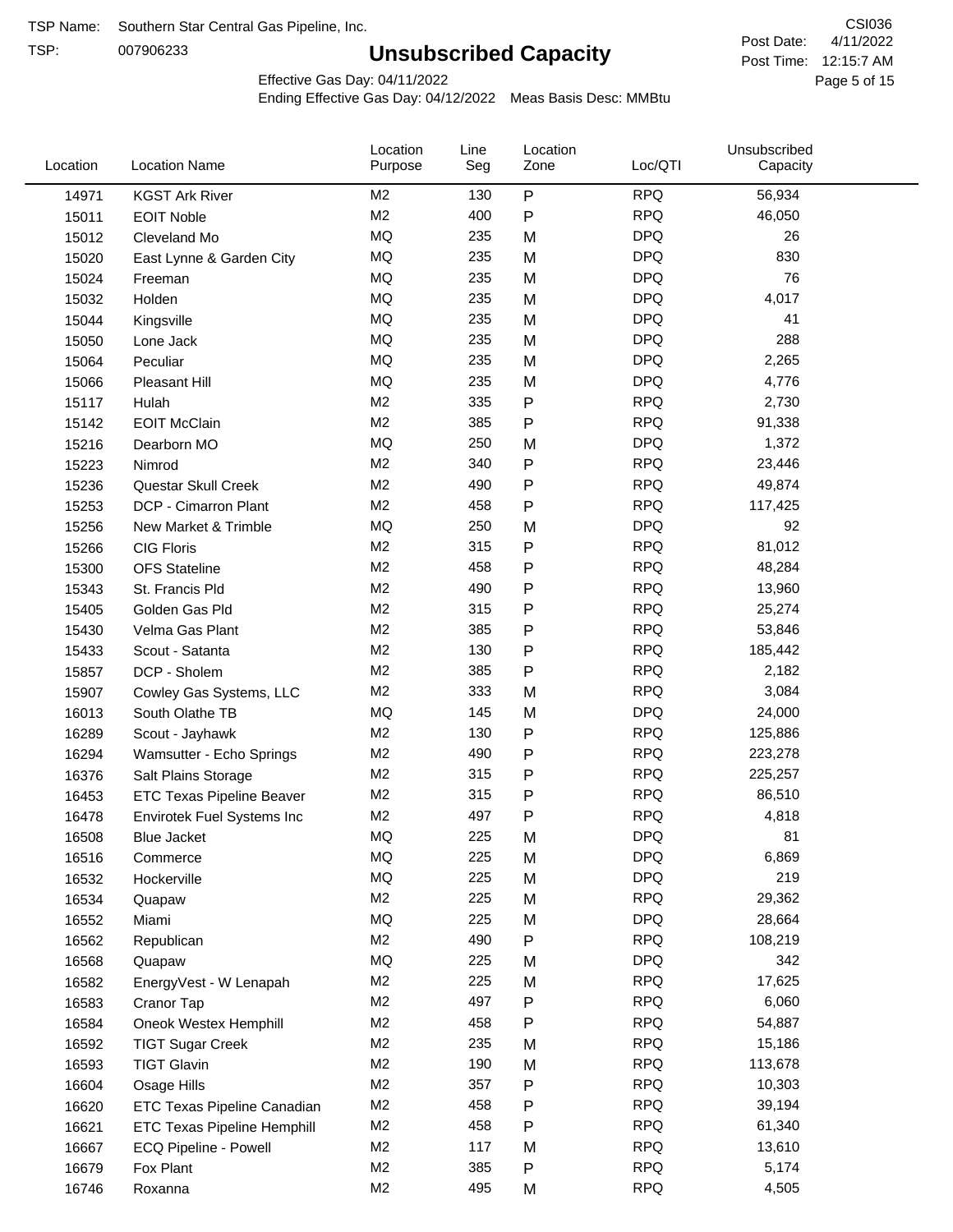TSP:

# **Unsubscribed Capacity**

4/11/2022 Page 6 of 15 Post Time: 12:15:7 AM CSI036 Post Date:

Effective Gas Day: 04/11/2022

| Location | <b>Location Name</b>             | Location<br>Purpose | Line<br>Seg | Location<br>Zone | Loc/QTI    | Unsubscribed<br>Capacity |  |
|----------|----------------------------------|---------------------|-------------|------------------|------------|--------------------------|--|
| 16747    | RedBud-Thayer Tap                | M <sub>2</sub>      | 495         | M                | <b>RPQ</b> | 4,872                    |  |
| 16750    | Dilworth Rms                     | M <sub>2</sub>      | 333         | P                | <b>RPQ</b> | 5,334                    |  |
| 16757    | River Rock - Fireside            | M <sub>2</sub>      | 495         | M                | <b>RPQ</b> | 66,400                   |  |
| 16774    | River Rock - E Lenapah           | M <sub>2</sub>      | 225         | M                | <b>RPQ</b> | 17,605                   |  |
| 16794    | <b>NNG Kiowa</b>                 | M <sub>2</sub>      | 130         | Ρ                | <b>RPQ</b> | 73,872                   |  |
| 16798    | <b>Endeavor Energy Resources</b> | M <sub>2</sub>      | 225         | M                | <b>RPQ</b> | 9,982                    |  |
| 16802    | Sunwest                          | M <sub>2</sub>      | 117         | M                | <b>RPQ</b> | 6,183                    |  |
| 16806    | Bluco- East Wann                 | M <sub>2</sub>      | 225         | M                | <b>RPQ</b> | 8,850                    |  |
| 16807    | Bitter Creek Eckley Pld-Yuma     | M <sub>2</sub>      | 490         | Ρ                | <b>RPQ</b> | 35,096                   |  |
| 16812    | <b>RiverGas</b>                  | M <sub>2</sub>      | 95          | M                | <b>RPQ</b> | 5,590                    |  |
| 16813    | Cheyenne Plains - Sand Dune      | M <sub>2</sub>      | 130         | P                | <b>RPQ</b> | 395,434                  |  |
| 16817    | <b>Midwest Energy</b>            | M <sub>2</sub>      | 495         | M                | <b>RPQ</b> | 7,179                    |  |
| 16819    | River Rock- Keeton               | M <sub>2</sub>      | 225         | M                | <b>RPQ</b> | 9,535                    |  |
| 16820    | Superior - Hemphill              | M <sub>2</sub>      | 458         | Ρ                | <b>RPQ</b> | 50,052                   |  |
| 16821    | Yuma West                        | M <sub>2</sub>      | 490         | P                | <b>RPQ</b> | 15,688                   |  |
| 16822    | Jayhawk PLD                      | M <sub>2</sub>      | 95          | M                | <b>RPQ</b> | 4,292                    |  |
| 16824    | Coon Creek                       | M <sub>2</sub>      | 497         | P                | <b>RPQ</b> | 8,858                    |  |
| 16835    | Shiloh                           | M <sub>2</sub>      | 495         | M                | <b>RPQ</b> | 8,573                    |  |
| 16836    | Evergy - South Harper            | <b>MQ</b>           | 235         | M                | <b>DPQ</b> | 86,400                   |  |
| 16837    | <b>EKAE Ethanol Plant</b>        | MQ                  | 496         | M                | <b>DPQ</b> | 1,397                    |  |
| 16840    | Nearman Creek Power Plant        | MQ                  | 195         | M                | <b>DPQ</b> | 28,800                   |  |
| 16844    | <b>Montgomery County</b>         | M <sub>2</sub>      | 260         | M                | <b>RPQ</b> | 8,000                    |  |
| 16848    | Colt-Liberty                     | M <sub>2</sub>      | 260         | M                | <b>RPQ</b> | 4,000                    |  |
| 16849    | City of Mulvane Power Plant      | MQ                  | 120         | P                | <b>DPQ</b> | 2,880                    |  |
| 16850    | Escalera - Cow Creek             | M <sub>2</sub>      | 490         | Ρ                | <b>RPQ</b> | 66,094                   |  |
| 16852    | Southeastern KS P/L Wilson       | M <sub>2</sub>      | 495         | M                | <b>RPQ</b> | 60,000                   |  |
| 16857    | Superior - Cashion               | M <sub>2</sub>      | 400         | Ρ                | <b>RPQ</b> | 10,482                   |  |
| 16862    | Superior - Perkins               | M <sub>2</sub>      | 390         | Ρ                | <b>RPQ</b> | 21,660                   |  |
| 16865    | RedBud-Mound Valley              | M <sub>2</sub>      | 260         | M                | <b>RPQ</b> | 8,000                    |  |
| 16871    | <b>TIGT Grant</b>                | M <sub>2</sub>      | 130         | Ρ                | <b>RPQ</b> | 50,000                   |  |
| 16872    | River Rock - Jayhawk             | M <sub>2</sub>      | 495         | M                | <b>RPQ</b> | 57,579                   |  |
| 16873    | Layne Energy Sycamore            | M <sub>2</sub>      | 495         | м                | <b>RPQ</b> | 15,000                   |  |
| 16875    | Crenshaw Road                    | MQ                  | 455         | M                | <b>DPQ</b> | 33,611                   |  |
| 16877    | Acme Energy Services, Inc.       | M <sub>2</sub>      | 260         | M                | <b>RPQ</b> | 8,000                    |  |
| 16880    | Cottonwood                       | M <sub>2</sub>      | 235         | M                | <b>RPQ</b> | 1,000                    |  |
| 16883    | Cherryvale Boorigie PLd          | M <sub>2</sub>      | 495         | M                | <b>RPQ</b> | 34,135                   |  |
| 16884    | Keystone Delivery                | MQ                  | 390         | P                | <b>DPQ</b> | 6,067                    |  |
| 16890    | ADM/Deerfield                    | MQ                  | 95          | M                | <b>DPQ</b> | 6,078                    |  |
| 16891    | <b>KP Liberty</b>                | M <sub>2</sub>      | 260         | M                | <b>RPQ</b> | 8,300                    |  |
| 16897    | REP - South Williams             | M <sub>2</sub>      | 117         | M                | <b>RPQ</b> | 30,198                   |  |
| 16905    | <b>NEOK Production Company,</b>  | M <sub>2</sub>      | 225         | M                | <b>RPQ</b> | 7,970                    |  |
| 16908    | River Rock - Ft. Scott           | M <sub>2</sub>      | 495         | M                | <b>RPQ</b> | 54,600                   |  |
| 16911    | Evergy - Lake Road               | MQ                  | 250         | M                | <b>DPQ</b> | 34,400                   |  |
| 16912    | Targa - Waynoka                  | M <sub>2</sub>      | 315         | Ρ                | <b>RPQ</b> | 157,111                  |  |
| 16916    | Kansas Ethanol, LLC              | MQ                  | 490         | Ρ                | <b>DPQ</b> | 3,500                    |  |
| 16917    | Downstream Casino                | MQ                  | 225         | M                | <b>DPQ</b> | 1,510                    |  |
| 16918    | Show Me Ethanol                  | MQ                  | 425         | M                | <b>DPQ</b> | 6,623                    |  |
| 16922    | <b>Timberline Energy</b>         | M <sub>2</sub>      | 340         | Ρ                | <b>RPQ</b> | 6,846                    |  |
| 16923    | <b>Mid-Continent Market</b>      | MQ                  | 120         | P                | <b>DPQ</b> | 30,000                   |  |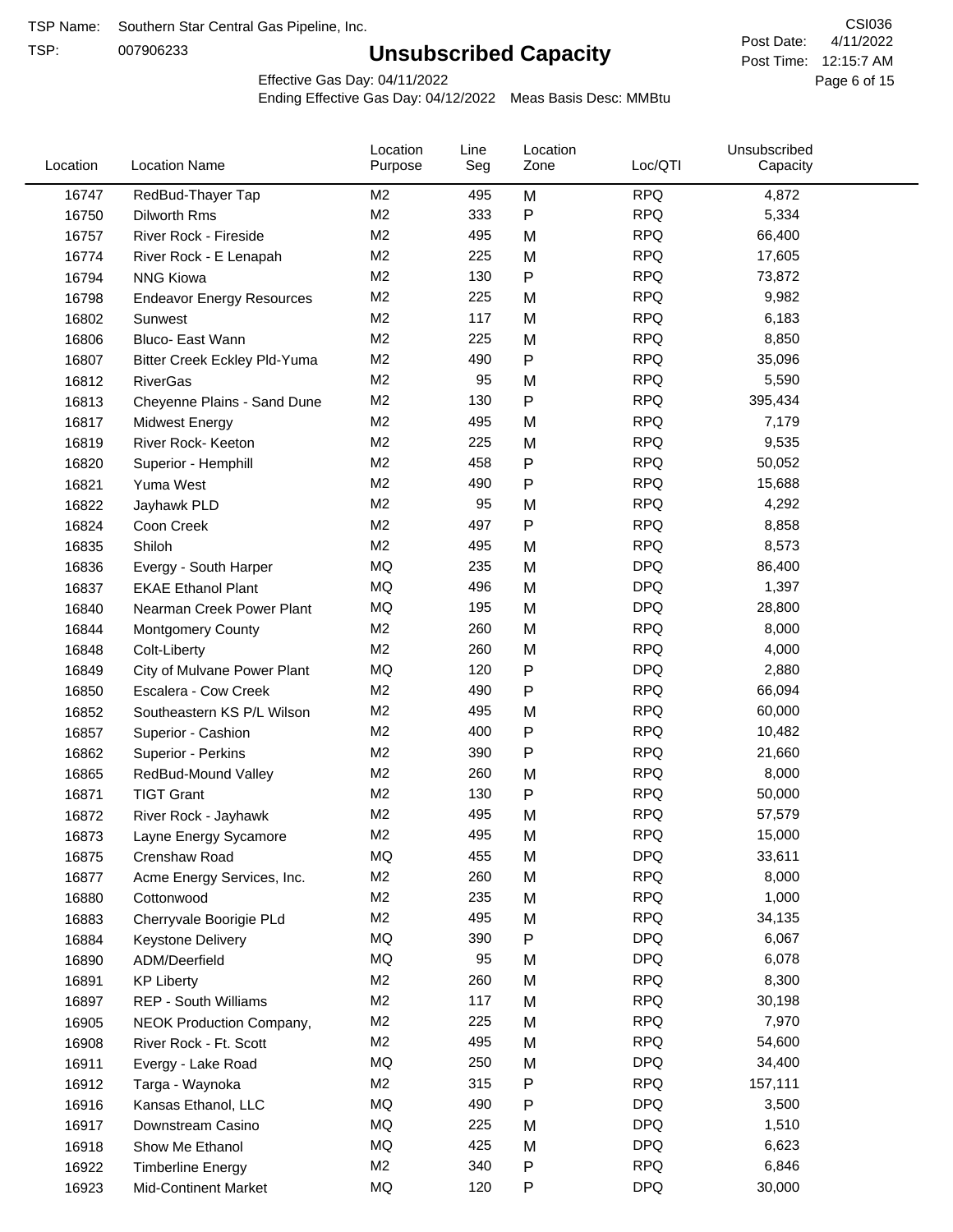TSP:

# **Unsubscribed Capacity**

4/11/2022 Page 7 of 15 Post Time: 12:15:7 AM CSI036 Post Date:

Effective Gas Day: 04/11/2022

| Location | <b>Location Name</b>                      | Location<br>Purpose | Line<br>Seg | Location<br>Zone | Loc/QTI    | Unsubscribed<br>Capacity |  |
|----------|-------------------------------------------|---------------------|-------------|------------------|------------|--------------------------|--|
| 16931    | Midwest Energy - Goodman                  | MQ                  | 490         | P                | <b>DPQ</b> | 8,000                    |  |
| 16933    | Westar Emporia Energy                     | MQ                  | 140         | M                | <b>DPQ</b> | 106,202                  |  |
| 16935    | River Rock - Graybill                     | M <sub>2</sub>      | 260         | M                | <b>RPQ</b> | 23,168                   |  |
| 16941    | REP - Independence CDP                    | M <sub>2</sub>      | 117         | M                | <b>RPQ</b> | 29,270                   |  |
| 16942    | <b>Big Timber</b>                         | M <sub>2</sub>      | 490         | Ρ                | <b>RPQ</b> | 49,356                   |  |
| 16945    | ETC Texas Pipeline Antelope               | M <sub>2</sub>      | 458         | Ρ                | <b>RPQ</b> | 110,000                  |  |
| 16949    | Summit Branson                            | MQ                  | 455         | M                | <b>DPQ</b> | 62,208                   |  |
| 16952    | Overland Park                             | <b>MQ</b>           | 115         | M                | <b>DPQ</b> | 77,485                   |  |
| 16953    | Merriam                                   | MQ                  | 115         | M                | <b>DPQ</b> | 123,624                  |  |
| 16955    | Mustang Gas Products, LLC                 | M <sub>2</sub>      | 405         | P                | <b>RPQ</b> | 25,550                   |  |
| 16956    | Superior - Ford                           | M <sub>2</sub>      | 130         | Ρ                | <b>RPQ</b> | 17,375                   |  |
| 16962    | Summit Sedalia                            | MQ                  | 235         | M                | <b>DPQ</b> | 0                        |  |
| 16967    | Noble Energy - Lilli                      | M <sub>2</sub>      | 490         | P                | <b>RPQ</b> | 40,863                   |  |
| 16972    | <b>ONG Norman</b>                         | MQ                  | 385         | Ρ                | <b>DPQ</b> | 40                       |  |
| 16975    | Superior - Spring Creek                   | M <sub>2</sub>      | 315         | Ρ                | <b>RPQ</b> | 7,680                    |  |
| 16976    | <b>Bettis Asphalt &amp; Construction</b>  | MQ                  | 180         | M                | <b>DPQ</b> | 3,216                    |  |
| 16977    | <b>KGS Kansas Star Casino</b>             | MQ                  | 333         | P                | <b>DPQ</b> | 144                      |  |
| 16980    | <b>Black Hills Colwich</b>                | MQ                  | 120         | Ρ                | <b>DPQ</b> | 9,995                    |  |
| 16981    | Superior - Bellmon                        | M <sub>2</sub>      | 380         | P                | <b>RPQ</b> | 63,800                   |  |
| 16983    | DCP Midstream - Ellis                     | MQ                  | 458         | Ρ                | <b>DPQ</b> | 6,702                    |  |
| 16988    | Atmos Energy - W. Lawrence                | MQ                  | 180         | M                | <b>DPQ</b> | 127                      |  |
| 16991    | Williams Midstream North Alva             | <b>MQ</b>           | 315         | P                | <b>DPQ</b> | 1,992                    |  |
| 16992    | <b>ONG Ottawa</b>                         | MQ                  | 225         | M                | <b>DPQ</b> | 0                        |  |
| 16993    | Farmer's Gas                              | MQ                  | 130         | P                | <b>DPQ</b> | 9,000                    |  |
| 16996    | Scout Sublette Delivery                   | MQ                  | 130         | Ρ                | <b>DPQ</b> | 100                      |  |
| 16997    | Devon Energy Medford Station              | M <sub>2</sub>      | 315         | Ρ                | <b>RPQ</b> | 30,000                   |  |
| 16998    | Cheyenne Light, Fuel and                  | MQ                  | 490         | Ρ                | <b>DPQ</b> | 90,800                   |  |
| 16999    | ETC - Crescent                            | M <sub>2</sub>      | 400         | P                | <b>RPQ</b> | 35,000                   |  |
| 17000    | Bourbon County, KS -                      | MQ                  | 95          | M                | <b>DPQ</b> | 1                        |  |
| 17003    | <b>Sunflower Electric Rubart</b>          | MQ                  | 130         | Ρ                | <b>DPQ</b> | 48,808                   |  |
| 17004    | <b>NGPL Beaver</b>                        | <b>MQ</b>           | 315         | P                | <b>DPQ</b> | 175,000                  |  |
| 17005    | ETC - Rose Valley (Delivery)              | MQ                  | 315         | P                | <b>DPQ</b> | 5,000                    |  |
| 17006    | ETC - Rose Valley                         | M2                  | 315         | Ρ                | <b>RPQ</b> | 195,226                  |  |
| 17008    | OMPA Lamb                                 | MQ                  | 335         | P                | <b>DPQ</b> | 51,383                   |  |
| 17009    | <b>Grasslands Energy Centennial</b>       | M <sub>2</sub>      | 490         | Ρ                | <b>RPQ</b> | 25,000                   |  |
| 17010    | Noble Keota Receipt                       | M2                  | 490         | Ρ                | <b>RPQ</b> | 52,200                   |  |
| 17011    | Noble Keota Delivery                      | MQ                  | 490         | Ρ                | <b>DPQ</b> | 52,200                   |  |
| 17013    |                                           | M <sub>2</sub>      | 390         | Ρ                | <b>RPQ</b> | 31,824                   |  |
| 17021    | Enlink - Battle Ridge<br><b>TIGT Yuma</b> | M <sub>2</sub>      | 490         | Ρ                | <b>RPQ</b> | 24,562                   |  |
| 17033    |                                           | MQ                  | 90          | M                | <b>DPQ</b> | 300                      |  |
| 17034    | Kickapoo Nation School                    | MQ                  | 400         | P                | <b>DPQ</b> | 3,888                    |  |
|          | ENVIA Energy Oklahoma City,               | MQ                  |             |                  | <b>DPQ</b> |                          |  |
| 17035    | Ameren Columbia                           | MQ                  | 235<br>260  | M                | <b>DPQ</b> | 35,512<br>39,992         |  |
| 17036    | <b>Coffeyville Resources</b>              | MQ                  |             | M                | <b>DPQ</b> |                          |  |
| 17050    | Atmos - Forest View                       | MQ                  | 190<br>340  | M                | <b>DPQ</b> | 4,058<br>39,000          |  |
| 17052    | ONG NW Oklahoma City                      |                     |             | P                |            |                          |  |
| 17054    | <b>ONG Guthrie</b>                        | MQ                  | 400         | Ρ                | <b>DPQ</b> | 4,799                    |  |
| 17055    | ETC Texas Pipeline Nash                   | MQ                  | 458         | Ρ                | <b>DPQ</b> | 1,500                    |  |
| 17056    | Blue Mountain - Chisholm Trail            | M <sub>2</sub>      | 340         | P                | <b>RPQ</b> | 72,000                   |  |
| 17057    | City of Tonkawa                           | MQ                  | 380         | P                | <b>DPQ</b> | 3,000                    |  |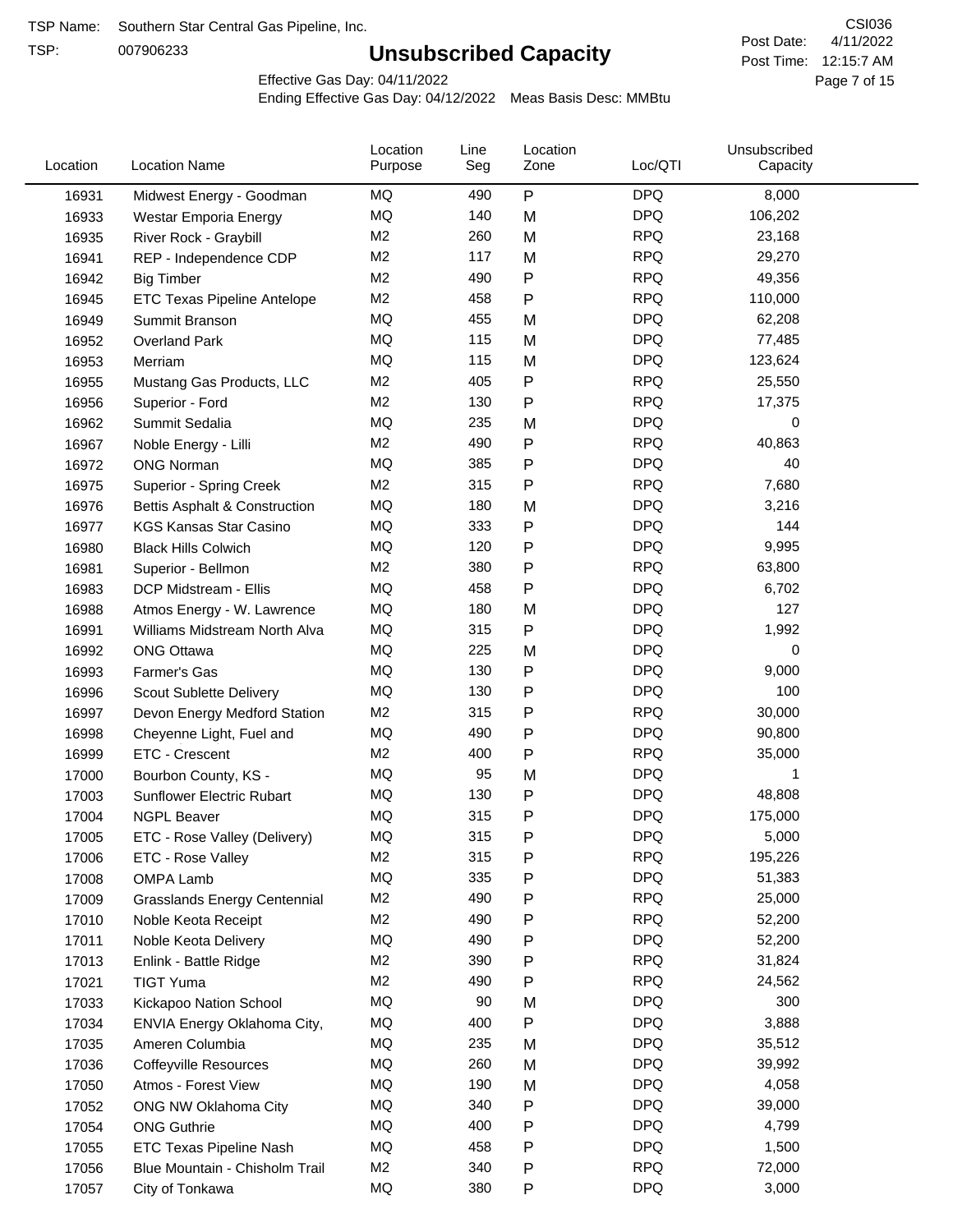TSP:

# **Unsubscribed Capacity**

4/11/2022 Page 8 of 15 Post Time: 12:15:7 AM CSI036 Post Date:

Effective Gas Day: 04/11/2022

| Location | <b>Location Name</b>           | Location<br>Purpose | Line<br>Seg | Location<br>Zone | Loc/QTI    | Unsubscribed<br>Capacity |  |
|----------|--------------------------------|---------------------|-------------|------------------|------------|--------------------------|--|
| 17058    | RPP - Hamm Landfill            | M <sub>2</sub>      | 195         | M                | <b>RPQ</b> | 2,500                    |  |
| 17060    | Atmos-Elk City                 | MQ                  | 87          | M                | <b>DPQ</b> | 216                      |  |
| 17064    | Koch - Enid                    | MQ                  | 405         | P                | <b>DPQ</b> | 0                        |  |
| 17065    | Canyon - Redcliff (Receipt)    | M <sub>2</sub>      | 458         | Ρ                | <b>RPQ</b> | 180,000                  |  |
| 17066    | Canyon - Redcliff (Delivery)   | MQ                  | 458         | Ρ                | <b>DPQ</b> | 6,175                    |  |
| 17067    | Blue Mountain - Chisholm Trail | M <sub>2</sub>      | 340         | Ρ                | <b>RPQ</b> | 70,000                   |  |
| 17068    | <b>EOIT Alfalfa</b>            | M <sub>2</sub>      | 458         | Ρ                | <b>RPQ</b> | 200,000                  |  |
| 17069    | <b>NGPL Carter</b>             | MQ                  | 385         | Ρ                | <b>DPQ</b> | 65,000                   |  |
| 17080    | <b>ONEOK Bakken Pipeline</b>   | MQ                  | 490         | Ρ                | <b>DPQ</b> | 360                      |  |
| 17086    | NGPL - Mutual                  | MQ                  | 458         | P                | <b>DPQ</b> | 150,000                  |  |
| 17087    | REX-St.Joe                     | M <sub>2</sub>      | 250         | M                | <b>RPQ</b> | 78,606                   |  |
| 17091    | OGT - Maysville                | M <sub>2</sub>      | 385         | P                | <b>RPQ</b> | 110,000                  |  |
| 17096    | Northern Natural-Kiowa         | MQ                  | 130         | Ρ                | <b>DPQ</b> | 100,000                  |  |
| 17104    | Black Hills - Plevna, KS TB    | MQ                  | 130         | Ρ                | <b>DPQ</b> | 480                      |  |
| 17105    | WIC - Cheyenne Hub             | M <sub>2</sub>      | 490         | Ρ                | <b>RPQ</b> | 144,000                  |  |
| 17113    | NGPL - Ford County Receipt     | M <sub>2</sub>      | 130         | Ρ                | <b>RPQ</b> | 190,400                  |  |
| 17119    | Waste Mgmt RNG Receipt         | M <sub>2</sub>      | 400         | P                | <b>RPQ</b> | 2,976                    |  |
| 17404    | Anderson                       | MQ                  | 423         | M                | <b>DPQ</b> | 1,130                    |  |
| 17406    | Ash Grove, Walnut Grove & Wil  | MQ                  | 455         | M                | <b>DPQ</b> | 2,595                    |  |
| 17408    | Aurora                         | MQ                  | 455         | M                | <b>DPQ</b> | 850                      |  |
| 17410    | <b>Billings Mo</b>             | MQ                  | 455         | M                | <b>DPQ</b> | 2,918                    |  |
| 17414    | Clever Mo                      | MQ                  | 455         | M                | <b>DPQ</b> | 738                      |  |
| 17416    | Crane Mo                       | MQ                  | 455         | M                | <b>DPQ</b> | 2,944                    |  |
| 17418    | Diamond                        | MQ                  | 455         | M                | <b>DPQ</b> | 546                      |  |
| 17426    | Freistatt                      | MQ                  | 455         | M                | <b>DPQ</b> | 256                      |  |
| 17430    | Goodman                        | MQ                  | 423         | M                | <b>DPQ</b> | 625                      |  |
| 17448    | Lanagan                        | MQ                  | 423         | M                | <b>DPQ</b> | 337                      |  |
| 17452    | Marionville                    | MQ                  | 455         | M                | <b>DPQ</b> | 1,119                    |  |
| 17454    | Monett                         | MQ                  | 455         | M                | <b>DPQ</b> | 25,276                   |  |
| 17456    | Mt Vernon & Verona             | MQ                  | 455         | M                | <b>DPQ</b> | 4,407                    |  |
| 17458    | Neosho                         | MQ                  | 455         | M                | <b>DPQ</b> | 8,597                    |  |
| 17460    | Noel & North Noel              | MQ                  | 423         | M                | <b>DPQ</b> | 19,472                   |  |
| 17462    | Nixa & Ozark                   | MQ                  | 455         | M                | <b>DPQ</b> | 5,340                    |  |
| 17464    | Pierce City                    | MQ                  | 455         | M                | <b>DPQ</b> | 3,281                    |  |
| 17466    | Pineville                      | MQ                  | 423         | M                | <b>DPQ</b> | 302                      |  |
| 17472    | Republic                       | MQ                  | 455         | M                | <b>DPQ</b> | 883                      |  |
| 17476    | Sarcoxie                       | MQ                  | 455         | M                | <b>DPQ</b> | 2,828                    |  |
| 17478    | Seneca                         | MQ                  | 225         | M                | <b>DPQ</b> | 9,873                    |  |
| 17492    | Wentworth                      | MQ                  | 455         | M                | <b>DPQ</b> | 193                      |  |
| 18328    | Goessel                        | MQ                  | 140         | M                | <b>DPQ</b> | 62                       |  |
| 18356    | Newton                         | MQ                  | 120         | Ρ                | <b>DPQ</b> | 21,538                   |  |
| 19000    | Scout Jayhawk Delivery         | MQ                  | 130         | Ρ                | <b>DPQ</b> | 185,442                  |  |
| 19548    | Lyndon                         | MQ                  | 140         | M                | <b>DPQ</b> | 655                      |  |
| 19552    | Melvern                        | MQ                  | 493         | M                | <b>DPQ</b> | 42                       |  |
| 19554    | Michigan Valley                | MQ                  | 140         | M                | <b>DPQ</b> | 339                      |  |
| 19564    | Pomona                         | MQ                  | 140         | M                | <b>DPQ</b> | 1,579                    |  |
| 19568    | Quenemo                        | MQ                  | 140         | M                | <b>DPQ</b> | 255                      |  |
| 19576    | Scranton                       | MQ                  | 140         | M                | <b>DPQ</b> | 632                      |  |
| 19608    | Baldwin                        | MQ                  | 180         | M                | <b>DPQ</b> | 2,754                    |  |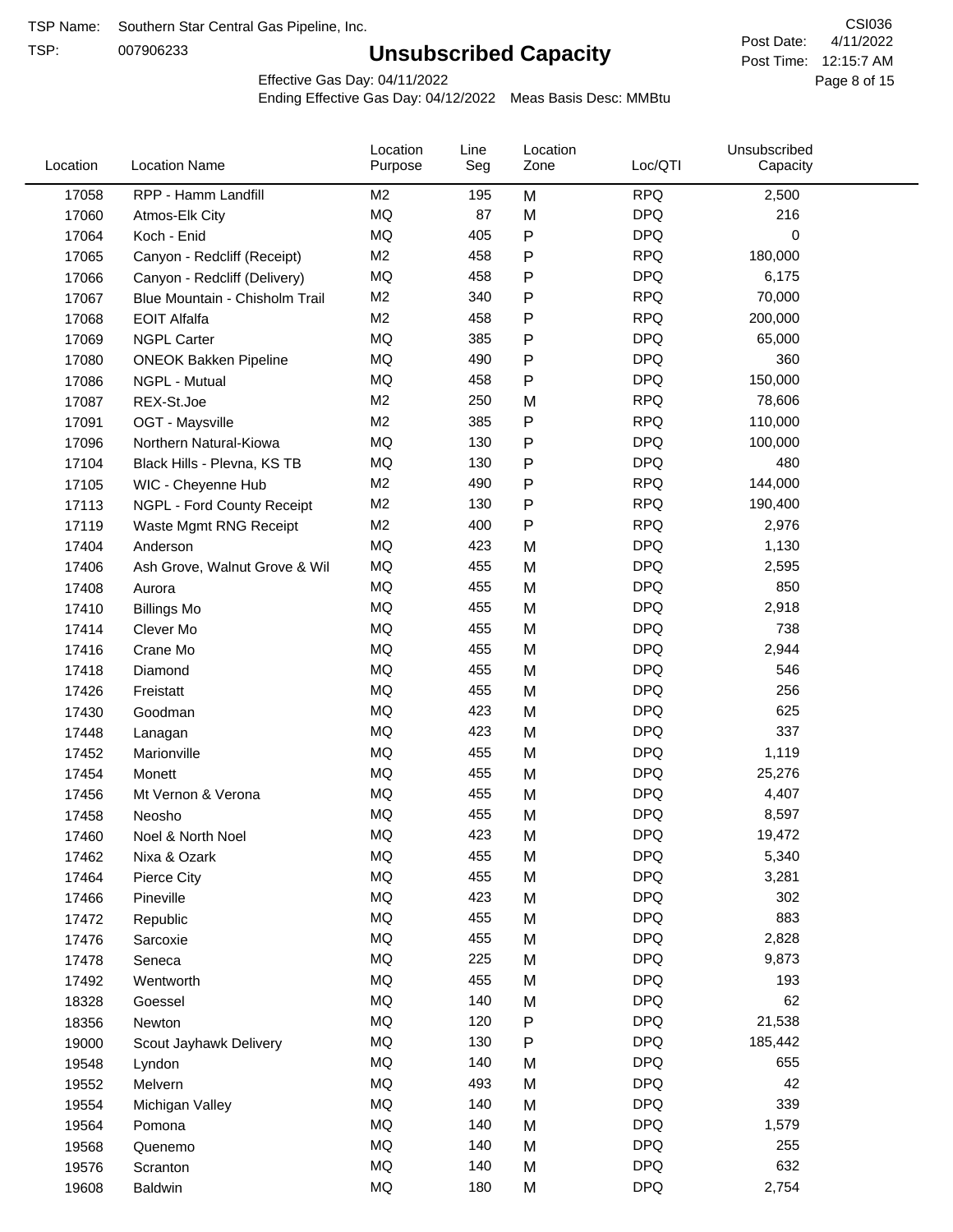TSP:

# **Unsubscribed Capacity**

4/11/2022 Page 9 of 15 Post Time: 12:15:7 AM CSI036 Post Date:

Unsubscribed

Effective Gas Day: 04/11/2022

Location

Ending Effective Gas Day: 04/12/2022 Meas Basis Desc: MMBtu

Line

Location

| Location | <b>Location Name</b>  | Purpose   | Seg | Zone | Loc/QTI    | Capacity |  |
|----------|-----------------------|-----------|-----|------|------------|----------|--|
| 19620    | Edgerton              | <b>MQ</b> | 190 | M    | <b>DPQ</b> | 14       |  |
| 19628    | Gardner               | <b>MQ</b> | 190 | M    | <b>DPQ</b> | 2,755    |  |
| 19648    | Lecompton             | <b>MQ</b> | 180 | M    | <b>DPQ</b> | 109      |  |
| 19650    | Le Loup               | <b>MQ</b> | 190 | M    | <b>DPQ</b> | 37       |  |
| 19660    | Ottawa                | <b>MQ</b> | 493 | M    | <b>DPQ</b> | 6,129    |  |
| 19664    | Perry                 | <b>MQ</b> | 180 | M    | <b>DPQ</b> | 407      |  |
| 19666    | Princeton             | <b>MQ</b> | 496 | M    | <b>DPQ</b> | 130      |  |
| 19672    | Richmond              | <b>MQ</b> | 496 | M    | <b>DPQ</b> | 374      |  |
| 19676    | Scipio                | <b>MQ</b> | 496 | M    | <b>DPQ</b> | 27       |  |
| 19678    | Somerset & Rural      | <b>MQ</b> | 235 | M    | <b>DPQ</b> | 291      |  |
| 19684    | Tonganoxie            | <b>MQ</b> | 195 | M    | <b>DPQ</b> | 7,420    |  |
| 19690    | Wellsville            | <b>MQ</b> | 190 | M    | <b>DPQ</b> | 2,007    |  |
| 20709    | <b>Bronson Etc</b>    | <b>MQ</b> | 95  | M    | <b>DPQ</b> | 360      |  |
| 20712    | Carlyle               | <b>MQ</b> | 495 | M    | <b>DPQ</b> | 26       |  |
| 20714    | Cherryvale            | <b>MQ</b> | 495 | M    | <b>DPQ</b> | 586      |  |
| 20716    | Colony                | <b>MQ</b> | 50  | M    | <b>DPQ</b> | 2,347    |  |
| 20720    | Dennis                | <b>MQ</b> | 495 | M    | <b>DPQ</b> | 54       |  |
| 20725    | Erie                  | <b>MQ</b> | 495 | M    | <b>DPQ</b> | 409      |  |
| 20730    | Gas City & La Harpe   | <b>MQ</b> | 495 | M    | <b>DPQ</b> | 1,457    |  |
| 20764    | Parsons               | <b>MQ</b> | 495 | M    | <b>DPQ</b> | 19,497   |  |
| 20766    | Petrolia              | <b>MQ</b> | 495 | M    | <b>DPQ</b> | 18       |  |
| 20768    | Piqua                 | <b>MQ</b> | 220 | M    | <b>DPQ</b> | 84       |  |
| 20775    | South Mound           | <b>MQ</b> | 495 | M    | <b>DPQ</b> | 45       |  |
| 20785    | Thayer                | <b>MQ</b> | 495 | M    | <b>DPQ</b> | 88       |  |
| 20788    | Walnut & St Paul      | <b>MQ</b> | 95  | M    | <b>DPQ</b> | 658      |  |
| 20792    | Welda                 | <b>MQ</b> | 495 | M    | <b>DPQ</b> | 1,122    |  |
| 21008    | <b>Baxter Springs</b> | <b>MQ</b> | 225 | M    | <b>DPQ</b> | 1,830    |  |
| 21015    | Columbus              | <b>MQ</b> | 260 | M    | <b>DPQ</b> | 2,639    |  |
| 21018    | Crestline             | <b>MQ</b> | 260 | M    | <b>DPQ</b> | 156      |  |
| 21021    | Fort Scott            | <b>MQ</b> | 95  | M    | <b>DPQ</b> | 31,139   |  |
| 21024    | Galena & Empire City  | <b>MQ</b> | 260 | M    | <b>DPQ</b> | 3,023    |  |
| 21048    | Lowell                | <b>MQ</b> | 225 | M    | <b>DPQ</b> | 52       |  |
| 21055    | N Riverton            | <b>MQ</b> | 260 | M    | <b>DPQ</b> | 148      |  |
| 21060    | Oswego                | MQ        | 260 | M    | <b>DPQ</b> | 2,588    |  |
| 21080    | Treece                | <b>MQ</b> | 225 | M    | <b>DPQ</b> | 473      |  |
| 23576    | St Joseph             | <b>MQ</b> | 250 | M    | <b>DPQ</b> | 88,184   |  |
| 24228    | Grantville            | <b>MQ</b> | 180 | M    | <b>DPQ</b> | 207      |  |
| 24252    | Meriden               | <b>MQ</b> | 180 | M    | <b>DPQ</b> | 177      |  |
| 24276    | Shawnee Heights       | <b>MQ</b> | 180 | M    | <b>DPQ</b> | 696      |  |
| 24280    | Topeka                | <b>MQ</b> | 180 | M    | <b>DPQ</b> | 152,652  |  |
| 26304    | Alma                  | MQ        | 425 | M    | <b>DPQ</b> | 95       |  |
| 26308    | Blackburn             | MQ        | 425 | M    | <b>DPQ</b> | 163      |  |
| 26312    | Carrollton            | <b>MQ</b> | 425 | M    | <b>DPQ</b> | 2,523    |  |
| 26314    | Concordia             | <b>MQ</b> | 425 | M    | <b>DPQ</b> | 1,576    |  |
| 26316    | Corder                | MQ        | 425 | M    | <b>DPQ</b> | 11       |  |
| 26325    | Emma                  | <b>MQ</b> | 425 | M    | <b>DPQ</b> | 206      |  |
| 26332    | Higginsville          | <b>MQ</b> | 425 | M    | <b>DPQ</b> | 28,860   |  |
| 26344    | Knobnoster            | <b>MQ</b> | 235 | M    | <b>DPQ</b> | 16,700   |  |
| 26348    | La Monte              | $\sf{MQ}$ | 235 | M    | <b>DPQ</b> | 111      |  |
|          |                       |           |     |      |            |          |  |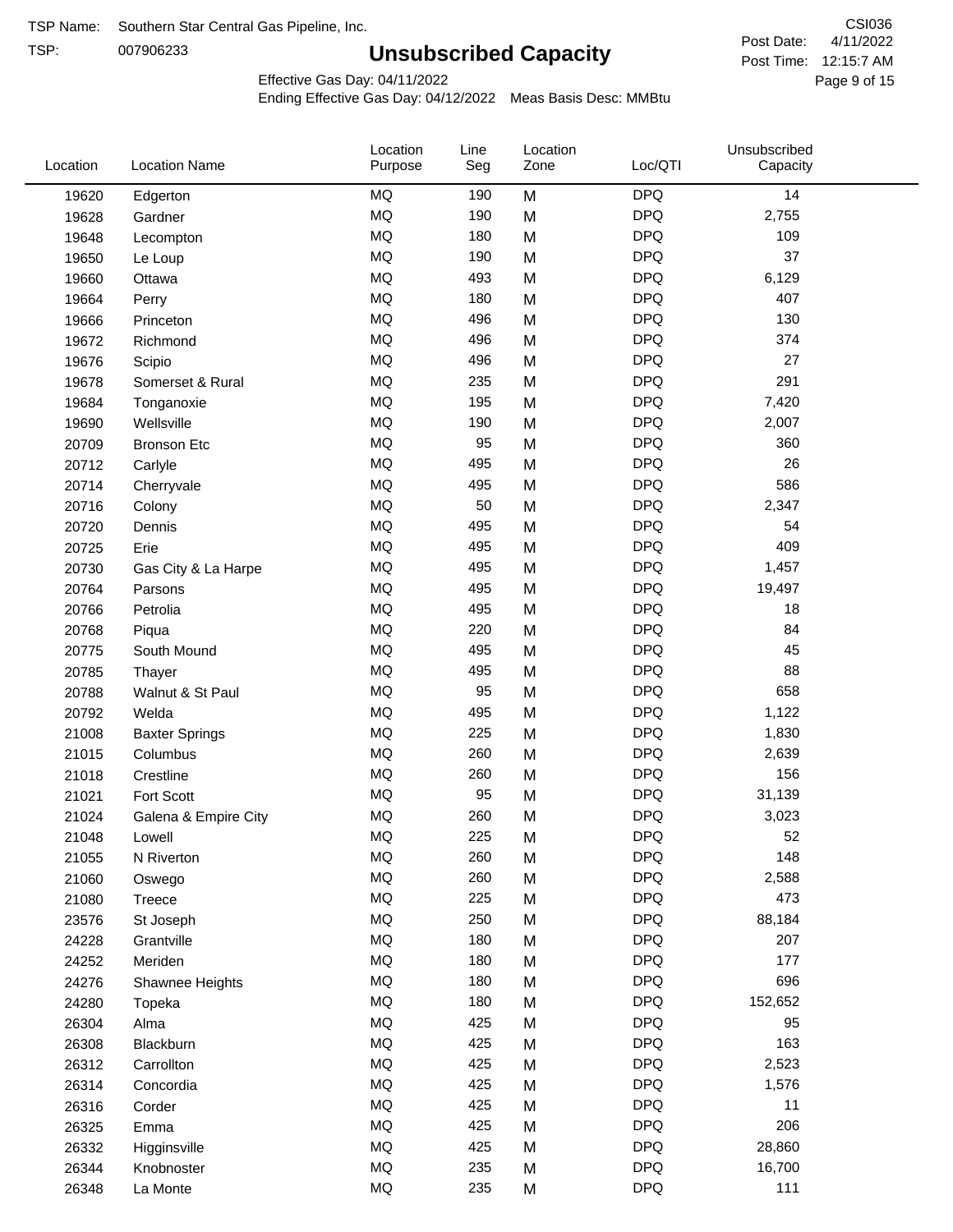TSP:

# **Unsubscribed Capacity**

4/11/2022 Page 10 of 15 Post Time: 12:15:7 AM CSI036 Post Date:

Unsubscribed

Effective Gas Day: 04/11/2022

Location

Ending Effective Gas Day: 04/12/2022 Meas Basis Desc: MMBtu

Line

Location

| Location | <b>Location Name</b>          | Purpose   | Seg    | Zone         | Loc/QTI    | Capacity |  |
|----------|-------------------------------|-----------|--------|--------------|------------|----------|--|
| 26352    | Mt Leonard                    | MQ        | 425    | M            | <b>DPQ</b> | 167      |  |
| 26356    | Norborne                      | MQ        | 425    | M            | <b>DPQ</b> | 1,901    |  |
| 26376    | Slater                        | <b>MQ</b> | 425    | M            | <b>DPQ</b> | 471      |  |
| 26378    | <b>Sweet Springs</b>          | <b>MQ</b> | 425    | M            | <b>DPQ</b> | 584      |  |
| 26392    | Warrensburg                   | <b>MQ</b> | 235    | M            | <b>DPQ</b> | 10,551   |  |
| 26394    | Waverly                       | <b>MQ</b> | 425    | M            | <b>DPQ</b> | 378      |  |
| 27015    | <b>Belle Plaine</b>           | MQ        | 333    | P            | <b>DPQ</b> | 150      |  |
| 27020    | <b>Bentley</b>                | MQ        | 120    | P            | <b>DPQ</b> | 217      |  |
| 27035    | Derby                         | MQ        | 120    | P            | <b>DPQ</b> | 7,759    |  |
| 27040    | Andover                       | MQ        | 300    | M            | <b>DPQ</b> | 166      |  |
| 27050    | Haysville                     | <b>MQ</b> | 120    | P            | <b>DPQ</b> | 9,455    |  |
| 27060    | Mulvane                       | <b>MQ</b> | 120    | P            | <b>DPQ</b> | 9,778    |  |
| 27065    | Rose Hill                     | <b>MQ</b> | 295    | P            | <b>DPQ</b> | 5,386    |  |
| 27070    | Sedgwick                      | MQ        | 120    | Ρ            | <b>DPQ</b> | 7,149    |  |
| 27080    | Udall                         | MQ        | 333    | P            | <b>DPQ</b> | 538      |  |
| 27085    | <b>Valley Center</b>          | MQ        | 120    | P            | <b>DPQ</b> | 51,875   |  |
| 27092    | Wichita                       | MQ        | 120    | $\mathsf{P}$ | <b>DPQ</b> | 259,947  |  |
| 29001    | Atchison                      | MQ        | 90     | M            | <b>DPQ</b> | 20,786   |  |
| 29002    | Emporia                       | MQ        | 140    | M            | <b>DPQ</b> | 15,524   |  |
| 29003    | Leavenworth                   | <b>MQ</b> | 195    | M            | <b>DPQ</b> | 14,939   |  |
| 29005    | Effingham                     | MQ        | 90     | M            | <b>DPQ</b> | 269      |  |
| 30804    | Abbyville                     | <b>MQ</b> | 130    | P            | <b>DPQ</b> | 195      |  |
| 34612    | Altamont                      | <b>MQ</b> | 260    | M            | <b>DPQ</b> | 119      |  |
| 35013    | Americus                      | <b>MQ</b> | 140    | M            | <b>DPQ</b> | 31       |  |
| 35515    | <b>ANR Alden</b>              | MQ        | 490    | P            | <b>DPQ</b> | 135,571  |  |
| 36918    | Argonia                       | MQ        | 120    | P            | <b>DPQ</b> | 15       |  |
| 37100    | Wynona                        | <b>MQ</b> | 334    | P            | <b>DPQ</b> | 287      |  |
| 37118    | Hominy                        | MQ        | 357    | Ρ            | <b>DPQ</b> | 91       |  |
| 37172    | <b>Black Hills Hutchinson</b> | MQ        | 130    | P            | <b>DPQ</b> | 15,360   |  |
| 37175    | EGT Jane - Delivery           | MQ        | 423    | M            | <b>DPQ</b> | 216,201  |  |
| 38021    | Auburn                        | <b>MQ</b> | 180    | M            | <b>DPQ</b> | 756      |  |
| 38522    | <b>Avant Utilities</b>        | <b>MQ</b> | 357    | P            | <b>DPQ</b> | 157      |  |
| 41709    | <b>Billings</b>               | MQ        | 380    | Ρ            | <b>DPQ</b> | 2,032    |  |
| 42915    | Springfield                   | MQ        | 455    | M            | <b>DPQ</b> | 698,615  |  |
| 44021    | <b>Burlingame</b>             | $\sf{MQ}$ | 140    | M            | <b>DPQ</b> | 1,686    |  |
| 44121    | Alfalfa City Ok               | <b>MQ</b> | 315    | P            | <b>DPQ</b> | 394      |  |
| 45301    | Cassoday                      | MQ        | 140    | M            | <b>DPQ</b> | 0        |  |
| 46608    | Chanute                       | MQ        | 495    | M            | <b>DPQ</b> | 51,665   |  |
| 46809    | Florence                      | MQ        | 140    | M            | <b>DPQ</b> | 1,001    |  |
| 47412    | Cleveland                     | MQ        | 357    | P            | <b>DPQ</b> | 1,569    |  |
| 47641    | CIG Riner                     | MQ        | 490    | Ρ            | <b>DPQ</b> | 62,965   |  |
| 48015    | Bourbon County, KS            | MQ        | 95     | M            | <b>DPQ</b> | 4,627    |  |
| 48301    | Copan                         | MQ        | 497    | P            | <b>DPQ</b> | 358      |  |
| 55502    | Danville                      | $\sf{MQ}$ | 120    | Ρ            | <b>DPQ</b> | 166      |  |
| 56601    | Denison                       | <b>MQ</b> | $90\,$ | M            | <b>DPQ</b> | 79       |  |
| 58518    | Drumright                     | MQ        | 390    | Ρ            | <b>DPQ</b> | 4,485    |  |
| 60706    | Peckham                       | MQ        | 117    | M            | <b>DPQ</b> | 67       |  |
| 62810    | Black Hills - Enterprise TB   | MQ        | 130    | P            | <b>DPQ</b> | 990      |  |
| 63919    | Eskridge                      | $\sf{MQ}$ | 140    | M            | <b>DPQ</b> | 820      |  |
|          |                               |           |        |              |            |          |  |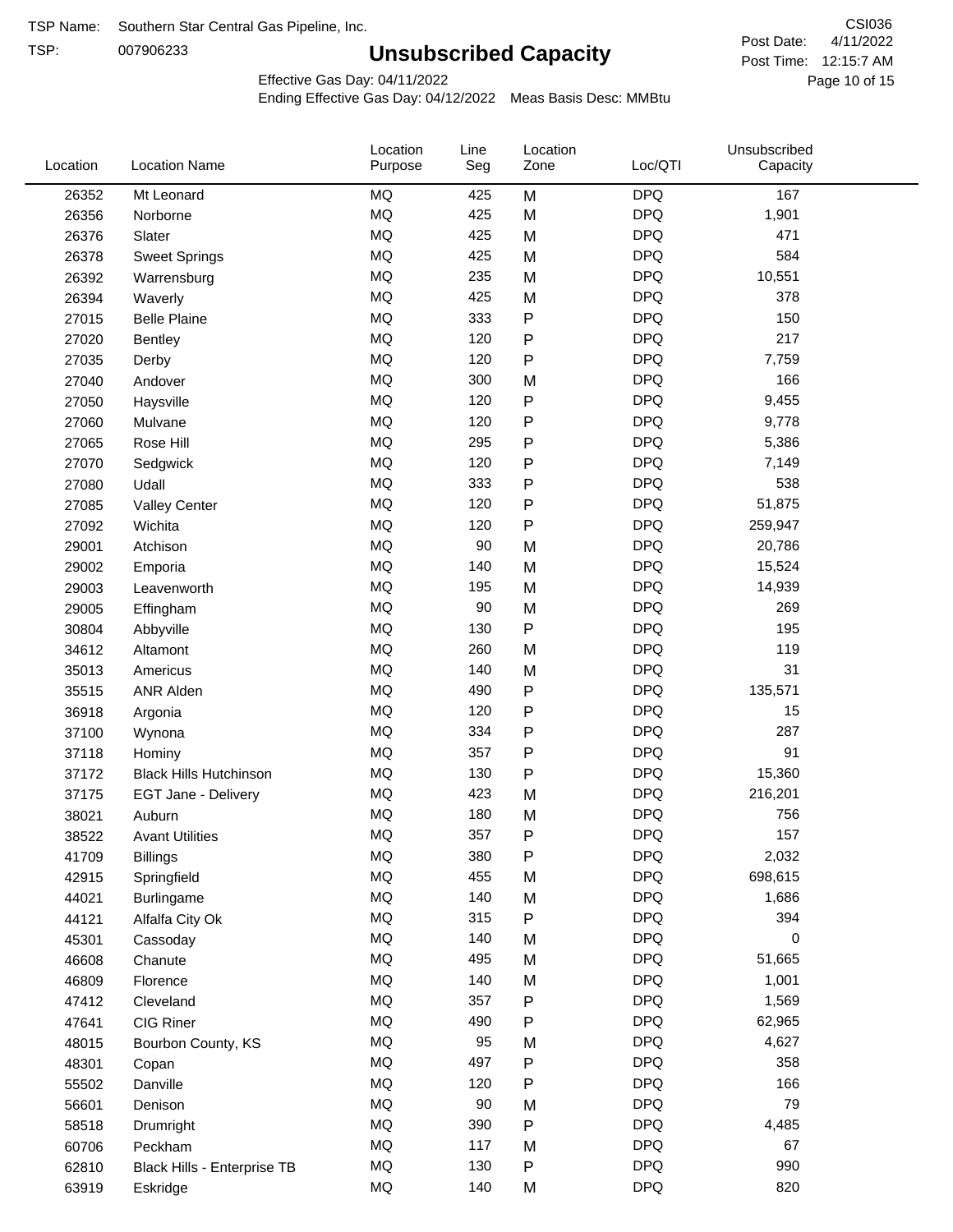TSP:

# **Unsubscribed Capacity**

4/11/2022 Page 11 of 15 Post Time: 12:15:7 AM CSI036 Post Date:

Unsubscribed

Effective Gas Day: 04/11/2022

Location

Ending Effective Gas Day: 04/12/2022 Meas Basis Desc: MMBtu

Line

Location

| Location | <b>Location Name</b>          | Purpose   | Seg | Zone      | Loc/QTI    | Capacity |  |
|----------|-------------------------------|-----------|-----|-----------|------------|----------|--|
| 68015    | Ford                          | <b>MQ</b> | 130 | P         | <b>DPQ</b> | 424      |  |
| 68518    | Freedom                       | MQ        | 315 | ${\sf P}$ | <b>DPQ</b> | 12       |  |
| 70408    | Garnett KS                    | MQ        | 496 | M         | <b>DPQ</b> | 15,099   |  |
| 70610    | Gate                          | <b>MQ</b> | 315 | P         | <b>DPQ</b> | 63       |  |
| 74416    | Pocasset                      | <b>MQ</b> | 340 | P         | <b>DPQ</b> | 96       |  |
| 77118    | Granby                        | <b>MQ</b> | 455 | M         | <b>DPQ</b> | 816      |  |
| 77308    | <b>Bonner Springs Ks</b>      | MQ        | 190 | M         | <b>DPQ</b> | 7,104    |  |
| 77512    | Eureka, Toronto & Neal        | MQ        | 140 | M         | <b>DPQ</b> | 2,306    |  |
| 77705    | Anthony                       | <b>MQ</b> | 120 | ${\sf P}$ | <b>DPQ</b> | 26,858   |  |
| 80312    | Hamilton Ks                   | MQ        | 140 | M         | <b>DPQ</b> | 445      |  |
| 80515    | Atmos - Strong Cty &          | MQ        | 140 | M         | <b>DPQ</b> | 27       |  |
| 83418    | Howard Ks                     | MQ        | 498 | M         | <b>DPQ</b> | 3,629    |  |
| 84021    | Humboldt Ks                   | <b>MQ</b> | 495 | M         | <b>DPQ</b> | 4,390    |  |
| 86717    | Iola Ks                       | <b>MQ</b> | 495 | M         | <b>DPQ</b> | 10,749   |  |
| 96108    | <b>Black Hills - Lawrence</b> | MQ        | 180 | M         | <b>DPQ</b> | 45,466   |  |
| 96912    | Kechi Ks                      | MQ        | 120 | ${\sf P}$ | <b>DPQ</b> | 150      |  |
| 97112    | Copeland                      | MQ        | 130 | P         | <b>DPQ</b> | 15,628   |  |
| 102512   | Lebo                          | MQ        | 493 | M         | <b>DPQ</b> | 273      |  |
| 103101   | Lenapah                       | MQ        | 225 | M         | <b>DPQ</b> | 249      |  |
| 104615   | Liberal                       | MQ        | 260 | M         | <b>DPQ</b> | 204      |  |
| 108119   | Ochelata                      | MQ        | 357 | P         | <b>DPQ</b> | 168      |  |
| 108221   | Washington                    | <b>MQ</b> | 497 | P         | <b>DPQ</b> | 395      |  |
| 110412   | McLouth                       | MQ        | 170 | M         | <b>DPQ</b> | 113      |  |
| 110908   | Mannford                      | MQ        | 357 | ${\sf P}$ | <b>DPQ</b> | 456      |  |
| 113612   | Webb City, OK TB              | MQ        | 335 | ${\sf P}$ | <b>DPQ</b> | 317      |  |
| 113713   | Osage City Ok                 | <b>MQ</b> | 357 | Ρ         | <b>DPQ</b> | 239      |  |
| 113812   | Clinton & Leeton              | <b>MQ</b> | 235 | M         | <b>DPQ</b> | 21,928   |  |
| 113852   | Marshall                      | <b>MQ</b> | 425 | M         | <b>DPQ</b> | 14,581   |  |
| 113856   | Nevada                        | MQ        | 95  | M         | <b>DPQ</b> | 9,333    |  |
| 113864   | <b>Platte City</b>            | MQ        | 250 | M         | <b>DPQ</b> | 2,890    |  |
| 113872   | Lexington-Richmond-Henrietta  | MQ        | 425 | M         | <b>DPQ</b> | 3,022    |  |
| 113876   | Sedalia                       | MQ        | 235 | M         | <b>DPQ</b> | 26,188   |  |
| 113880   | Tracy                         | $\sf{MQ}$ | 250 | M         | <b>DPQ</b> | 135      |  |
| 113892   | Weston                        | MQ        | 250 | M         | <b>DPQ</b> | 1,140    |  |
| 118121   | Mulberry                      | MQ        | 260 | M         | <b>DPQ</b> | 239      |  |
| 118321   | Mulhall                       | MQ        | 400 | P         | <b>DPQ</b> | 150      |  |
| 120000   | Spire                         | MQ        | 235 | M         | <b>DPQ</b> | 13,115   |  |
| 121110   | Neodesha                      | MQ        | 495 | M         | <b>DPQ</b> | 6,410    |  |
| 121315   | Neosho Rapids                 | $\sf{MQ}$ | 493 | M         | <b>DPQ</b> | 289      |  |
| 121415   | <b>NGPL Barton</b>            | MQ        | 490 | P         | <b>DPQ</b> | 184,224  |  |
| 121515   | <b>NGPL Ford</b>              | MQ        | 130 | P         | <b>DPQ</b> | 269,500  |  |
| 122715   | Afton-Fairland-Grove-Jay      | MQ        | 225 | M         | <b>DPQ</b> | 6,793    |  |
| 122915   | Norwich                       | MQ        | 120 | ${\sf P}$ | <b>DPQ</b> | 124      |  |
| 125315   | Oilton                        | MQ        | 357 | P         | <b>DPQ</b> | 1,130    |  |
| 129311   | <b>ONG Harper County</b>      | MQ        | 315 | P         | <b>DPQ</b> | 7,083    |  |
| 129712   | Olivet                        | MQ        | 493 | M         | <b>DPQ</b> | 24       |  |
| 130001   | Orlando                       | MQ        | 400 | P         | <b>DPQ</b> | 219      |  |
| 132018   | Oronogo                       | $\sf{MQ}$ | 450 | M         | <b>DPQ</b> | 256      |  |
| 132519   | Osage City Ks                 | $\sf{MQ}$ | 140 | M         | <b>DPQ</b> | 3,551    |  |
|          |                               |           |     |           |            |          |  |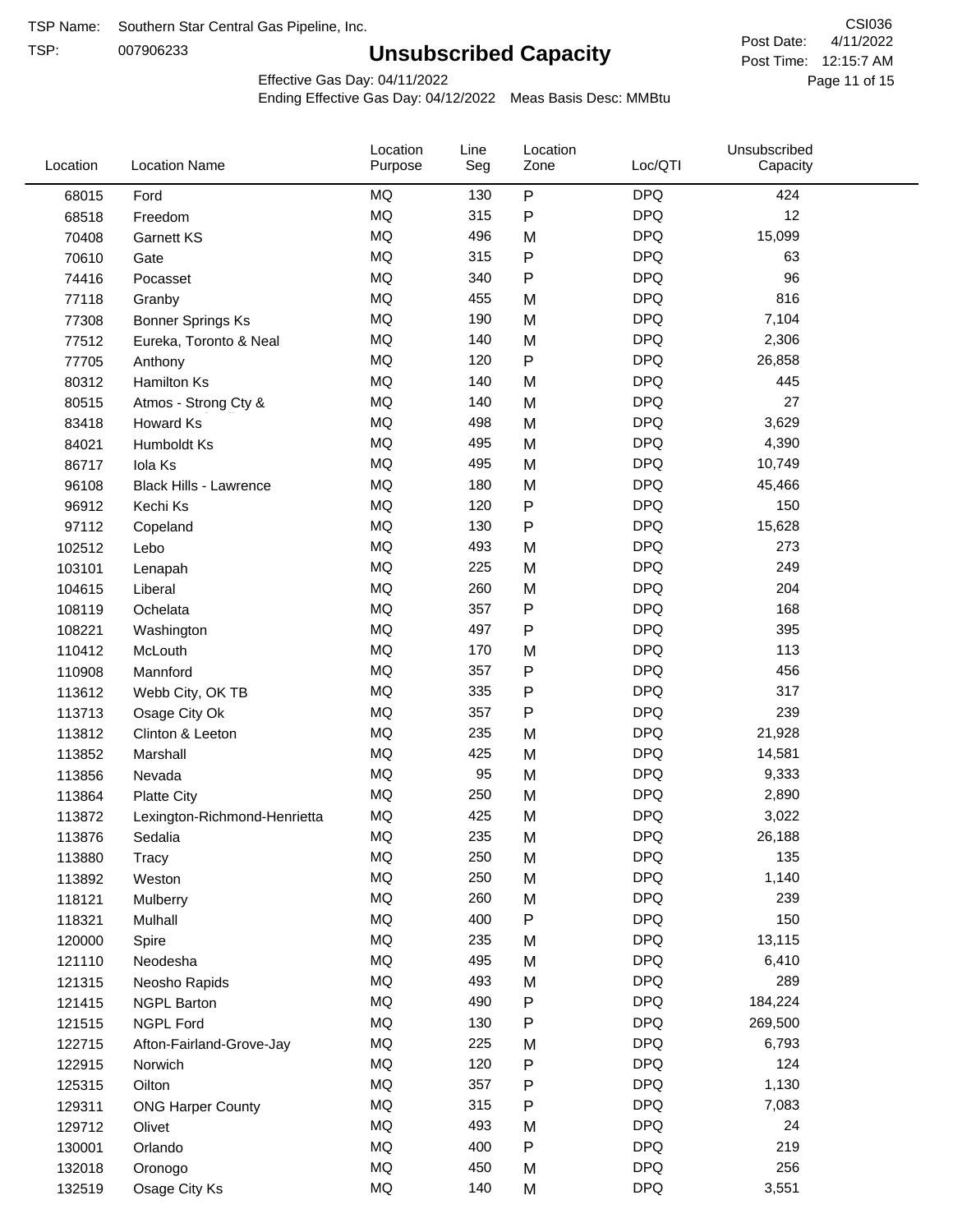TSP:

# **Unsubscribed Capacity**

4/11/2022 Page 12 of 15 Post Time: 12:15:7 AM CSI036 Post Date:

Effective Gas Day: 04/11/2022

| Location | <b>Location Name</b>             | Location<br>Purpose | Line<br>Seg | Location<br>Zone | Loc/QTI    | Unsubscribed<br>Capacity |  |
|----------|----------------------------------|---------------------|-------------|------------------|------------|--------------------------|--|
| 135533   | PEPL Princeton                   | MQ                  | 496         | M                | <b>DPQ</b> | 106,178                  |  |
| 135808   | Partridge                        | MQ                  | 130         | P                | <b>DPQ</b> | 134                      |  |
| 136701   | <b>Black Hills Reno</b>          | MQ                  | 130         | $\mathsf{P}$     | <b>DPQ</b> | 12,912                   |  |
| 137550   | <b>Black Hills South Wichita</b> | MQ                  | 120         | $\mathsf{P}$     | <b>DPQ</b> | 18,975                   |  |
| 139712   | Plattsburg                       | <b>MQ</b>           | 250         | M                | <b>DPQ</b> | 1,764                    |  |
| 145950   | Merino                           | <b>MQ</b>           | 490         | P                | <b>DPQ</b> | 156                      |  |
| 150418   | Ramona                           | <b>MQ</b>           | 357         | $\mathsf{P}$     | <b>DPQ</b> | 396                      |  |
| 151525   | Reading                          | <b>MQ</b>           | 140         | M                | <b>DPQ</b> | 20                       |  |
| 154501   | Nelagoney                        | MQ                  | 334         | P                | <b>DPQ</b> | 179                      |  |
| 157025   | Severy                           | <b>MQ</b>           | 498         | M                | <b>DPQ</b> | 142                      |  |
| 163100   | Superior                         | MQ                  | 265         | M                | <b>DPQ</b> | 336                      |  |
| 164725   | Sylvia                           | MQ                  | 130         | P                | <b>DPQ</b> | 141                      |  |
| 168112   | Transwestern Canadian - Del.     | <b>MQ</b>           | 458         | P                | <b>DPQ</b> | 230,000                  |  |
| 168612   | Chetopa & Rural                  | <b>MQ</b>           | 260         | M                | <b>DPQ</b> | 678                      |  |
| 168620   | Edna & Bartlett                  | <b>MQ</b>           | 260         | M                | <b>DPQ</b> | 248                      |  |
| 172812   | Conner Area                      | <b>MQ</b>           | 195         | M                | <b>DPQ</b> | 139                      |  |
| 172820   | Easton & Lowemont                | MQ                  | 195         | M                | <b>DPQ</b> | 223                      |  |
| 172822   | Savonburg & Elsmore              | MQ                  | 95          | M                | <b>DPQ</b> | 600                      |  |
| 172828   | <b>Fall River</b>                | <b>MQ</b>           | 498         | M                | <b>DPQ</b> | 378                      |  |
| 172832   | Galesburg                        | MQ                  | 495         | M                | <b>DPQ</b> | 191                      |  |
| 172834   | Atmos Energy - Olathe            | MQ                  | 190         | M                | <b>DPQ</b> | 23,240                   |  |
| 172836   | Havana                           | <b>MQ</b>           | 117         | M                | <b>DPQ</b> | 54                       |  |
| 172838   | Hillsdale                        | <b>MQ</b>           | 235         | M                | <b>DPQ</b> | 202                      |  |
| 172844   | Jarbalo                          | <b>MQ</b>           | 170         | M                | <b>DPQ</b> | 146                      |  |
| 172848   | Kickapoo                         | <b>MQ</b>           | 250         | M                | <b>DPQ</b> | 241                      |  |
| 172855   | Liberty                          | MQ                  | 260         | M                | <b>DPQ</b> | 2,880                    |  |
| 172857   | Linwood                          | <b>MQ</b>           | 195         | M                | <b>DPQ</b> | 330                      |  |
| 172860   | Mc Cune                          | <b>MQ</b>           | 260         | M                | <b>DPQ</b> | 242                      |  |
| 172862   | Moorehead                        | <b>MQ</b>           | 495         | M                | <b>DPQ</b> | 32                       |  |
| 172864   | Moorehead Rural                  | MQ                  | 495         | M                | <b>DPQ</b> | 1,014                    |  |
| 172866   | Mound Valley                     | MQ                  | 260         | M                | <b>DPQ</b> | 101                      |  |
| 172870   | Niotaze                          | MQ                  | 117         | M                | <b>DPQ</b> | 351                      |  |
| 172880   | <b>Pleasant Valley</b>           | MQ                  | 180         | M                | <b>DPQ</b> | 24                       |  |
| 172885   | Reno Area                        | $\sf{MQ}$           | 195         | M                | <b>DPQ</b> | 36                       |  |
| 172892   | Wyandotte                        | MQ                  | 190         | M                | <b>DPQ</b> | 10,018                   |  |
| 172944   | Coffeyville Area                 | MQ                  | 260         | M                | <b>DPQ</b> | 138,016                  |  |
| 173214   | Uniontown                        | MQ                  | 95          | M                | <b>DPQ</b> | 276                      |  |
| 176819   | Viola                            | MQ                  | 120         | P                | <b>DPQ</b> | 120                      |  |
| 180311   | Wakita                           | MQ                  | 315         | Ρ                | <b>DPQ</b> | 74                       |  |
| 181013   | Walton                           | MQ                  | 140         | M                | <b>DPQ</b> | 138                      |  |
| 181715   | Wann                             | MQ                  | 225         | M                | <b>DPQ</b> | 65                       |  |
| 223001   | Atchison Eng Defense Ind Plt     | MQ                  | 90          | M                | <b>DPQ</b> | 137                      |  |
| 224501   | <b>ICI Chemical Plant</b>        | $\sf{MQ}$           | 450         | M                | <b>DPQ</b> | 1,880                    |  |
| 225001   | Augusta Sewage Plant             | MQ                  | 295         | P                | <b>DPQ</b> | 63                       |  |
| 243501   | <b>Beech Aircraft Plant</b>      | MQ                  | 120         | Ρ                | <b>DPQ</b> | 5,725                    |  |
| 253001   | Roenbaugh Lease Irrigation       | MQ                  | 130         | P                | <b>DPQ</b> | 107                      |  |
| 266001   | Boeing No 2 Plant                | MQ                  | 120         | P                | <b>DPQ</b> | 16,419                   |  |
| 274001   | Pleasant Valley Irr.             | MQ                  | 130         | P                | <b>DPQ</b> | 233                      |  |
| 285501   | <b>Buildex Haydite Plant</b>     | MQ                  | 250         | M                | <b>DPQ</b> | 8,075                    |  |
|          |                                  |                     |             |                  |            |                          |  |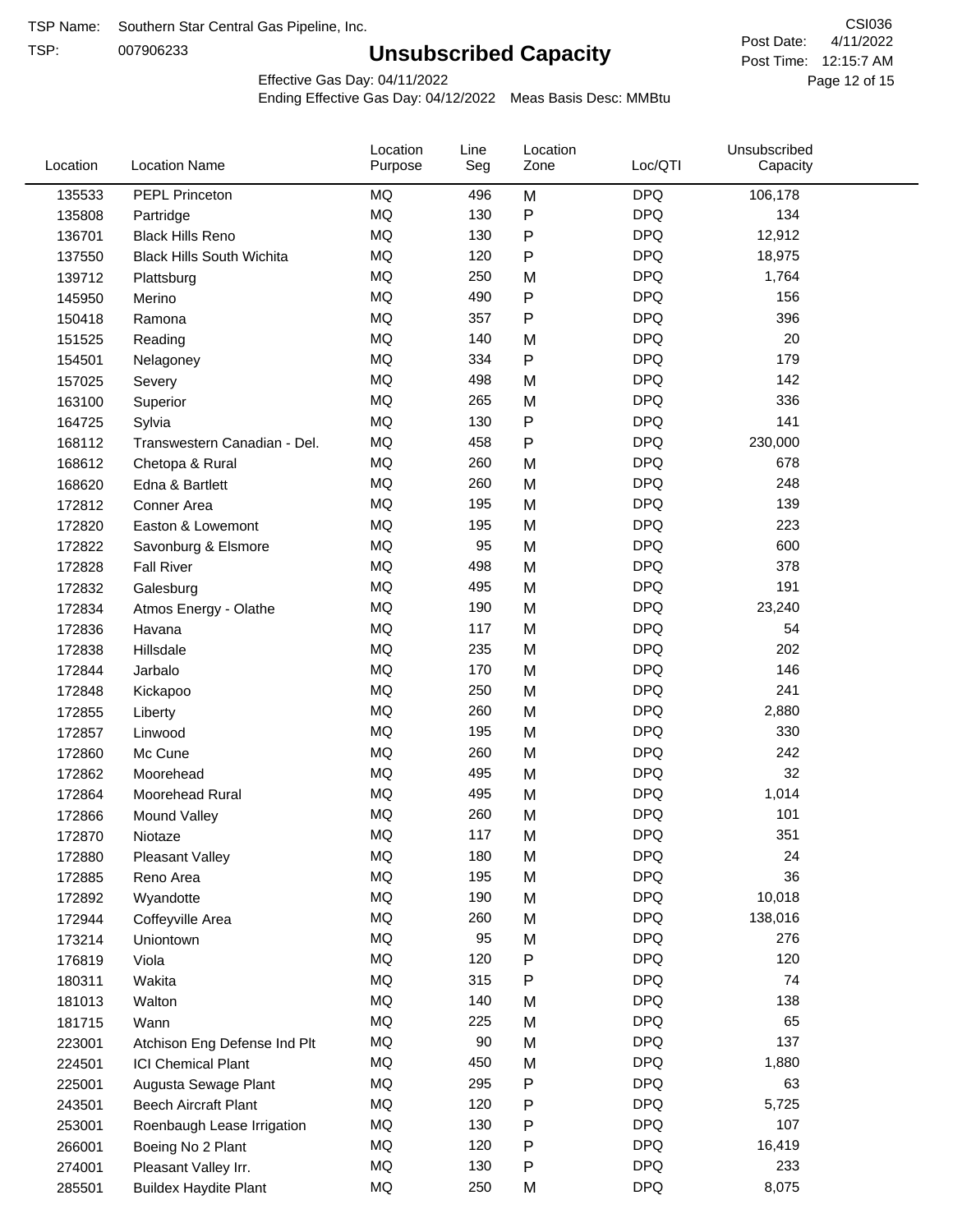TSP:

# **Unsubscribed Capacity**

4/11/2022 Page 13 of 15 Post Time: 12:15:7 AM CSI036 Post Date:

Effective Gas Day: 04/11/2022

| Location | <b>Location Name</b>            | Location<br>Purpose | Line<br>Seg | Location<br>Zone | Loc/QTI    | Unsubscribed<br>Capacity |  |
|----------|---------------------------------|---------------------|-------------|------------------|------------|--------------------------|--|
| 290301   | So Ks & Ok Rr Depot Store &     | MQ                  | 177         | M                | <b>DPQ</b> | $\overline{2}$           |  |
| 297501   | Cargill Salt                    | MQ                  | 315         | ${\sf P}$        | <b>DPQ</b> | 639                      |  |
| 298001   | Carlson Prodts Mfg Plant        | MQ                  | 120         | P                | <b>DPQ</b> | 185                      |  |
| 303701   | Central Plain Feedyard          | MQ                  | 315         | P                | <b>DPQ</b> | 151                      |  |
| 310001   | Church SW Irrigation            | MQ                  | 130         | ${\sf P}$        | <b>DPQ</b> | 60                       |  |
| 329401   | Phillips 66 Ponca City Refinery | MQ                  | 335         | $\mathsf{P}$     | <b>DPQ</b> | 10,000                   |  |
| 332501   | Lawrence Plt Atmos              | MQ                  | 195         | M                | <b>DPQ</b> | 64,427                   |  |
| 334101   | Copeland RE Irrigation          | MQ                  | 130         | P                | <b>DPQ</b> | 60                       |  |
| 354001   | Derstein Irrigation             | MQ                  | 130         | P                | <b>DPQ</b> | 60                       |  |
| 355001   | Detrixhe S Irrigation           | MQ                  | 458         | P                | <b>DPQ</b> | 66                       |  |
| 363001   | Wilroads Irrigation             | MQ                  | 130         | ${\sf P}$        | <b>DPQ</b> | 534                      |  |
| 378501   | <b>Empire Riverton</b>          | MQ                  | 260         | M                | <b>DPQ</b> | 32,727                   |  |
| 378502   | <b>Empire Energy Center</b>     | MQ                  | 455         | M                | <b>DPQ</b> | 99,068                   |  |
| 378503   | <b>Empire Stateline South</b>   | <b>MQ</b>           | 260         | M                | <b>DPQ</b> | 35,000                   |  |
| 378504   | <b>Empire Stateline North</b>   | MQ                  | 260         | M                | <b>DPQ</b> | 61,589                   |  |
| 383501   | <b>FMC Chemical Plant</b>       | MQ                  | 195         | M                | <b>DPQ</b> | 4,709                    |  |
| 385001   | Farley Machine Shop             | MQ                  | 45          | $\mathsf{P}$     | <b>DPQ</b> | 61                       |  |
| 387001   | PCS Phosphate                   | MQ                  | 260         | M                | <b>DPQ</b> | 1,255                    |  |
| 388001   | Dodge City Plt Koch Nitrogen    | MQ                  | 130         | ${\sf P}$        | <b>DPQ</b> | 53,235                   |  |
| 411501   | Gaines FD Burkett Lease         | MQ                  | 140         | M                | <b>DPQ</b> | 262                      |  |
| 428601   | Glacier Mckee-Miller-Thrall-Ma  | MQ                  | 140         | M                | <b>DPQ</b> | 126                      |  |
| 433001   | Goodyear Topeka Tire Plant      | <b>MQ</b>           | 180         | M                | <b>DPQ</b> | 5,724                    |  |
| 435501   | <b>Gospel Church Building</b>   | <b>MQ</b>           | 195         | M                | <b>DPQ</b> | 2                        |  |
| 441300   | Kansas Hugoton                  | 7S                  | 130         | $\mathsf{P}$     | SGQ        | 54,555                   |  |
| 442350   | Sedalia @ Ottawa                | 7S                  | 235         | M                | SGQ        | 904                      |  |
| 442351   | Little Mo                       | 7S                  | 235         | M                | SGQ        | 0                        |  |
| 443150   | Straight Blackwell              | 7S                  | 315         | P                | SGQ        | 0                        |  |
| 443151   | Waynoka Lateral                 | 7S                  | 315         | P                | SGQ        | 102,337                  |  |
| 443152   | Straight Blackwell @ Beaver     | 7S                  | 315         | P                | SGQ        | 47,725                   |  |
| 443800   | <b>Edmond Blackwell</b>         | 7S                  | 380         | ${\sf P}$        | SGQ        | 839                      |  |
| 443851   | LS385 Delivery Constraint       | 7S                  | 385         | P                | SGQ        | 134,541                  |  |
| 444001   | West Edmond                     | 7S                  | 400         | Ρ                | SGQ        | 2,440                    |  |
| 444003   | South Maysville Delivery        | 7S                  | 400         | P                | SGQ        | 105,412                  |  |
| 444550   | Saginaw CS Area Deliveries      | 7S                  | 455         | M                | SGQ        | 71,239                   |  |
| 444580   | Canadian Blackwell              | 7S                  | 458         | P                | SGQ        | 0                        |  |
| 444581   | Canadian Blackwell @            | 7S                  | 458         | P                | SGQ        | 118,611                  |  |
| 444582   | Canadian Blackwell @ Mutual     | 7S                  | 458         | P                | SGQ        | 0                        |  |
| 444901   | Rawlins Hesston Delivery        | 7S                  | 490         | P                | SGQ        | 121,424                  |  |
| 444902   | <b>Riner Delivery</b>           | 7S                  | 490         | P                | SGQ        | 184,693                  |  |
| 445538   | Montezuma CS                    | MV                  | 130         | P                | <b>MLQ</b> | 56,201                   |  |
| 445569   | <b>Riner CS</b>                 | MV                  | 490         | P                | <b>MLQ</b> | 1,000                    |  |
| 445577   | Levant CS                       | MV                  | 490         | P                | <b>MLQ</b> | 1,384                    |  |
| 449003   | Edmond CS w/o OK                | MV                  | 400         | P                | <b>MLQ</b> | 1,763                    |  |
| 462001   | <b>Heartland Cement Plant</b>   | MQ                  | 495         | M                | <b>DPQ</b> | 1,046                    |  |
| 465001   | Herzog Cont                     | MQ                  | 250         | M                | <b>DPQ</b> | 3,000                    |  |
| 495501   | Kanopolis Salt Plt Independent  | MQ                  | 265         | M                | <b>DPQ</b> | 61                       |  |
| 519501   | Richie/Ripley                   | MQ                  | 120         | P                | <b>DPQ</b> | 448                      |  |
| 522502   | Lawrence Power Plt              | MQ                  | 180         | M                | <b>DPQ</b> | 138,069                  |  |
| 526001   | Ks Pen Boiler                   | MQ                  | 195         | M                | <b>DPQ</b> | 805                      |  |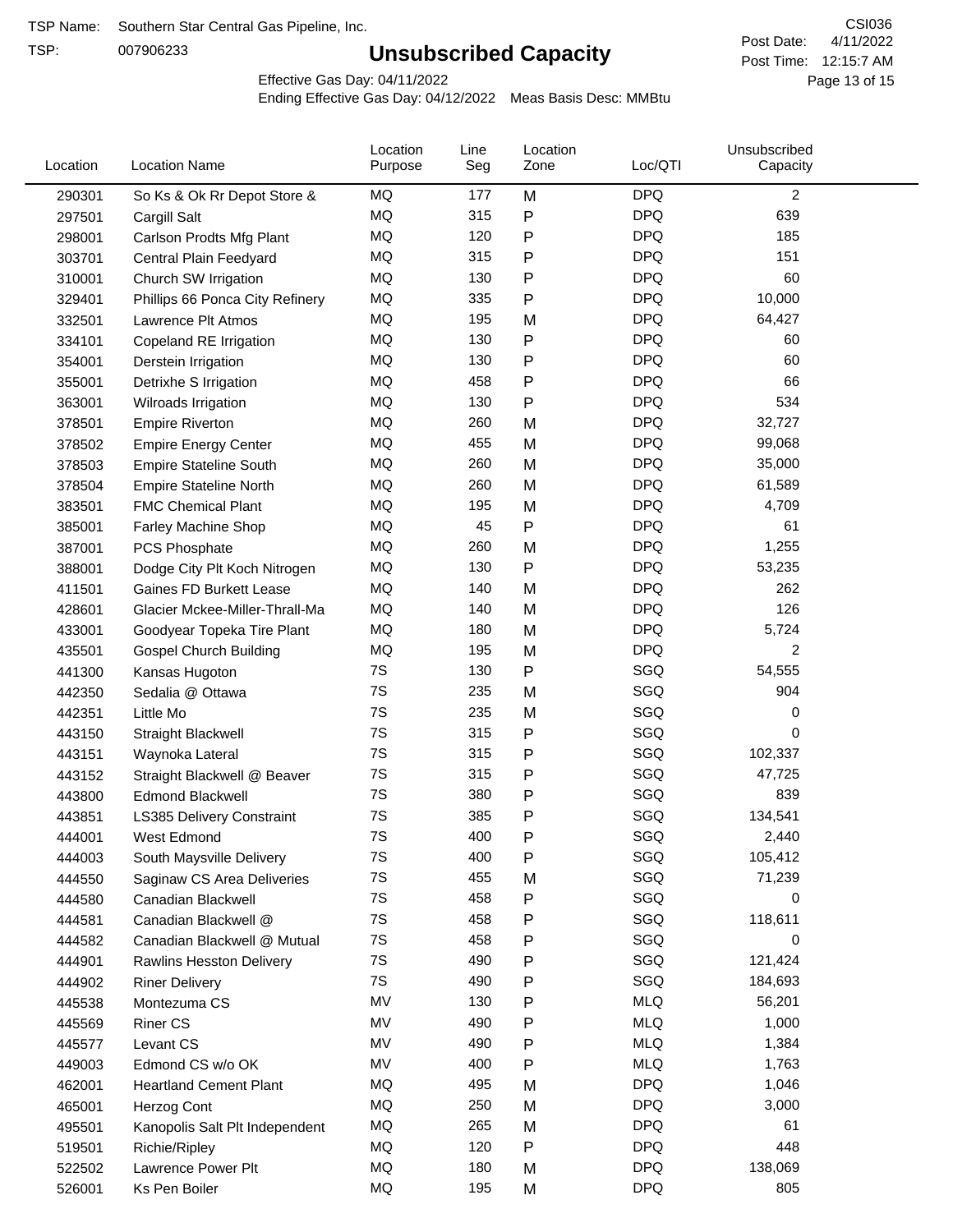TSP:

# **Unsubscribed Capacity**

4/11/2022 Page 14 of 15 Post Time: 12:15:7 AM CSI036 Post Date:

Effective Gas Day: 04/11/2022

| Location | <b>Location Name</b>                     | Location<br>Purpose | Line<br>Seg | Location<br>Zone | Loc/QTI    | Unsubscribed<br>Capacity |  |
|----------|------------------------------------------|---------------------|-------------|------------------|------------|--------------------------|--|
| 526201   | Ks Pen Kitchen                           | MQ                  | 195         | M                | <b>DPQ</b> | 626                      |  |
| 527502   | <b>Black Hills- Lawrence Service</b>     | MQ                  | 195         | M                | <b>DPQ</b> | 46                       |  |
| 527701   | <b>Black Hills- Matfield Green</b>       | MQ                  | 140         | M                | <b>DPQ</b> | 61                       |  |
| 527702   | <b>Black Hills- Towanda Service</b>      | MQ                  | 300         | M                | <b>DPQ</b> | 48                       |  |
| 527704   | <b>Black Hills-Wellington</b>            | MQ                  | 333         | Ρ                | <b>DPQ</b> | 48                       |  |
| 527705   | <b>Black Hills- Belle Plaine Service</b> | MQ                  | 333         | P                | <b>DPQ</b> | 84                       |  |
| 527706   | <b>Black Hills- S Wichita</b>            | MQ                  | 120         | Ρ                | <b>DPQ</b> | 5                        |  |
| 541001   | Kimmi Lumber Sawmill                     | MQ                  | 90          | M                | <b>DPQ</b> | 137                      |  |
| 544101   | Knight Feedlot                           | MQ                  | 265         | M                | <b>DPQ</b> | 138                      |  |
| 545801   | Jayhawk Chemical Plant                   | MQ                  | 260         | M                | <b>DPQ</b> | 2,313                    |  |
| 560001   | Leavenworth Co Shop Heating              | MQ                  | 195         | M                | <b>DPQ</b> | 10                       |  |
| 571001   | <b>Bunge Milling Grain Dryer</b>         | MQ                  | 90          | M                | <b>DPQ</b> | 2,354                    |  |
| 588701   | Lyons Wtr Pump Station                   | MQ                  | 45          | P                | <b>DPQ</b> | 61                       |  |
| 592501   | <b>MEC Machine Shop</b>                  | MQ                  | 177         | M                | <b>DPQ</b> | 186                      |  |
| 620001   | Langdon Pump Station                     | MQ                  | 130         | P                | <b>DPQ</b> | 1,000                    |  |
| 630204   | Ralph Green Powerplant                   | MQ                  | 235         | M                | <b>DPQ</b> | 19,500                   |  |
| 633001   | Mo State School Higginsville             | MQ                  | 425         | M                | <b>DPQ</b> | 164                      |  |
| 640001   | Monarch Humboldt Cem Plt                 | MQ                  | 495         | M                | <b>DPQ</b> | 8,127                    |  |
| 654101   | Mull Farms Irrigation                    | MQ                  | 130         | P                | <b>DPQ</b> | 186                      |  |
| 707001   | Oxford Alfala Dehy Plant                 | MQ                  | 333         | P                | <b>DPQ</b> | 647                      |  |
| 709501   | <b>ONEOK Hutchinson Frac Plt</b>         | MQ                  | 130         | Ρ                | <b>DPQ</b> | 11,186                   |  |
| 719001   | Petrolite Wax Refinery                   | MQ                  | 357         | P                | <b>DPQ</b> | 4,930                    |  |
| 720001   | Woolaroc Lodge Phillips F                | MQ                  | 357         | Ρ                | <b>DPQ</b> | 168                      |  |
| 725001   | Harrisonville Prod Phillips Pp           | MQ                  | 235         | M                | <b>DPQ</b> | 1,414                    |  |
| 725602   | Wichita Pump Sta Phillips Ppl            | MQ                  | 120         | P                | <b>DPQ</b> | 641                      |  |
| 731001   | Pines Int'l Dehy Plant                   | MQ                  | 195         | M                | <b>DPQ</b> | 273                      |  |
| 739001   | Danny D. & Susan J. Post                 | MQ                  | 130         | P                | <b>DPQ</b> | 60                       |  |
| 753501   | Quivira Country Club House               | MQ                  | 190         | M                | <b>DPQ</b> | 121                      |  |
| 753701   | <b>ONEOK Medford</b>                     | MQ                  | 458         | P                | <b>DPQ</b> | 44,700                   |  |
| 813001   | Wineteer School 260                      | MQ                  | 295         | Ρ                | <b>DPQ</b> | 203                      |  |
| 813401   | Grant School 497                         | MQ                  | 195         | M                | <b>DPQ</b> | 45                       |  |
| 815401   | Minneha Grade School 259                 | MQ                  | 120         | Ρ                | <b>DPQ</b> | 185                      |  |
| 846001   | Smith D Irrigation                       | ΜQ                  | 265         | M                | <b>DPQ</b> | 61                       |  |
| 850001   | Snook M Irrigation                       | MQ                  | 130         | P                | <b>DPQ</b> | 44                       |  |
| 865001   | Southwest Elect Mfg Plant                | MQ                  | 400         | Ρ                | <b>DPQ</b> | 394                      |  |
| 875001   | Stahl Spec Aluminum Alloy                | MQ                  | 235         | M                | <b>DPQ</b> | 4,936                    |  |
| 877001   | St Dept Boys Indust School               | MQ                  | 180         | M                | <b>DPQ</b> | 407                      |  |
| 910001   | <b>Total Ark City Oil Refinery</b>       | MQ                  | 333         | M                | <b>DPQ</b> | 203                      |  |
| 926501   | Urschel DR Irrigation                    | MQ                  | 458         | Ρ                | <b>DPQ</b> | 256                      |  |
| 928001   | Mcconnell Air Force Base                 | MQ                  | 295         | Ρ                | <b>DPQ</b> | 7,803                    |  |
| 929201   | Ft. Leavenworth Army Base                | MQ                  | 250         | M                | <b>DPQ</b> | 18,888                   |  |
| 932001   | Leavenworth Penitentiary                 | MQ                  | 250         | M                | <b>DPQ</b> | 3,206                    |  |
| 934201   | Va Admin Center                          | MQ                  | 195         | M                | <b>DPQ</b> | 6,827                    |  |
| 962001   | Sunflower Electric - Judson              | MQ                  | 130         | P                | <b>DPQ</b> | 70,924                   |  |
| 990001   | Yost LM Irrigation                       | MQ                  | 265         | M                | <b>DPQ</b> | 61                       |  |
| 999000   | PMI - Prod to Mkt Interface              | MQ                  | 909         | Ρ                | <b>DPQ</b> | 0                        |  |
| 999000   | PMI - Prod to Mkt Interface              | M <sub>2</sub>      | 909         | M                | <b>RPQ</b> | 0                        |  |
| 999001   | Rawlins-Hesston P/M Interface            | MQ                  | 490         | P                | <b>DPQ</b> | 180,938                  |  |
| 999001   | Rawlins-Hesston P/M Interface            | M <sub>2</sub>      | 490         | M                | <b>RPQ</b> | 180,938                  |  |